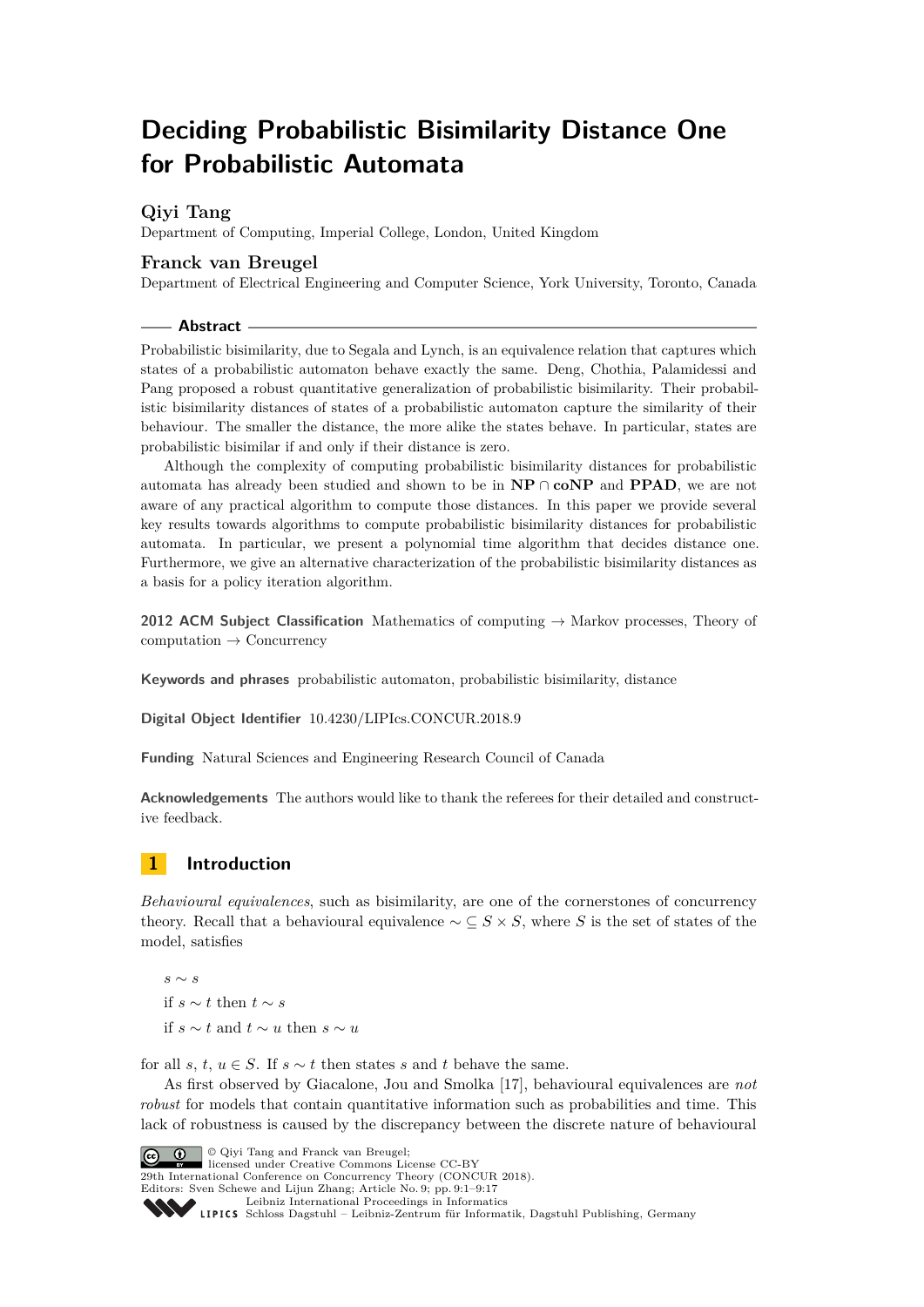# **9:2 Probabilistic Bisimilarity Distance One**

equivalence and the continuous nature of the quantitative information on the which the behavioural equivalence relies. In particular, even small changes to the quantitative information may cause behaviourally equivalent states become inequivalent or vice versa.

Giacalone et al. proposed *behavioural pseudometrics* as a robust quantitative generalization of behavioural equivalences. A behavioural pseudometric  $d : S \times S \rightarrow [0,1]$  satisfies

 $d(s,t) = 0$  if and only if  $s \sim t$  $d(s, t) = d(t, s)$  $d(s, u) \leq d(s, t) + d(t, u)$ 

for all *s*,  $t, u \in S$ . The distance  $d(s, t)$  measures the similarity of the behaviour of states *s* and *t*. The smaller this distance, the more alike the states behave. Distance zero captures that states are behaviourally equivalent.

In this paper, we focus on *probabilistic automata*. This model was first studied by Segala in [\[27\]](#page-16-1). It captures both nondeterminism (and, hence, concurrency) and probabilities. Let us consider a simple example.



The states of a probabilistic automaton are labelled. These labels provide a partition of the states so that states satisfying the same basic properties of interest are in the same partition. In the above example, the labels are represented by colours. Each state has one or more probabilistic transitions. For example, the state *t* has a single probabilistic transition that takes state *t* to itself with probability one. State *f* has two probabilistic transitions. The one takes state *f* to state *h* with probability one. The other represents a fair coin toss, that is, it transitions to state *h* with probability  $\frac{1}{2}$  and to state *t* with probability  $\frac{1}{2}$ . Also state *b* has two transitions, one of which represents a biased coin toss.

Segala and Lynch [\[28\]](#page-16-2) introduced *probabilistic bisimilarity*. This behavioural equivalence for probabilistic automata generalises the one introduced by Larsen and Skou [\[25\]](#page-16-3). The latter is applicable to models without nondeterminism, known as labelled Markov chains. States *s* and *t* of a probabilistic automaton are probabilistic bisimilar if for each outgoing probabilistic transition of state *s* there exists a matching outgoing probabilistic transition of state *t*, and vice versa. Two probabilistic transitions match if they both transition to each probabilistic bisimilarity equivalence class with the exact same probability. States *f* and *b* in the above example are not probabilistic bisimilar. Although the transition from state  $f$  to state  $h$  can be matched by the transition from state  $b$  to state  $h$ , the probabilistic transitions representing a fair and biased coin toss do not match since the probabilities are slightly different.

Deng, Chothia, Palamidessi and Pang [\[12\]](#page-15-1) introduced a behavioural pseudometric for probabilistic automata that generalises probabilistic bisimilarity. The Hausdorff metric [\[18\]](#page-15-2) and the Kantorovich metric [\[22\]](#page-16-4) are key ingredients of this pseudometric. The former is used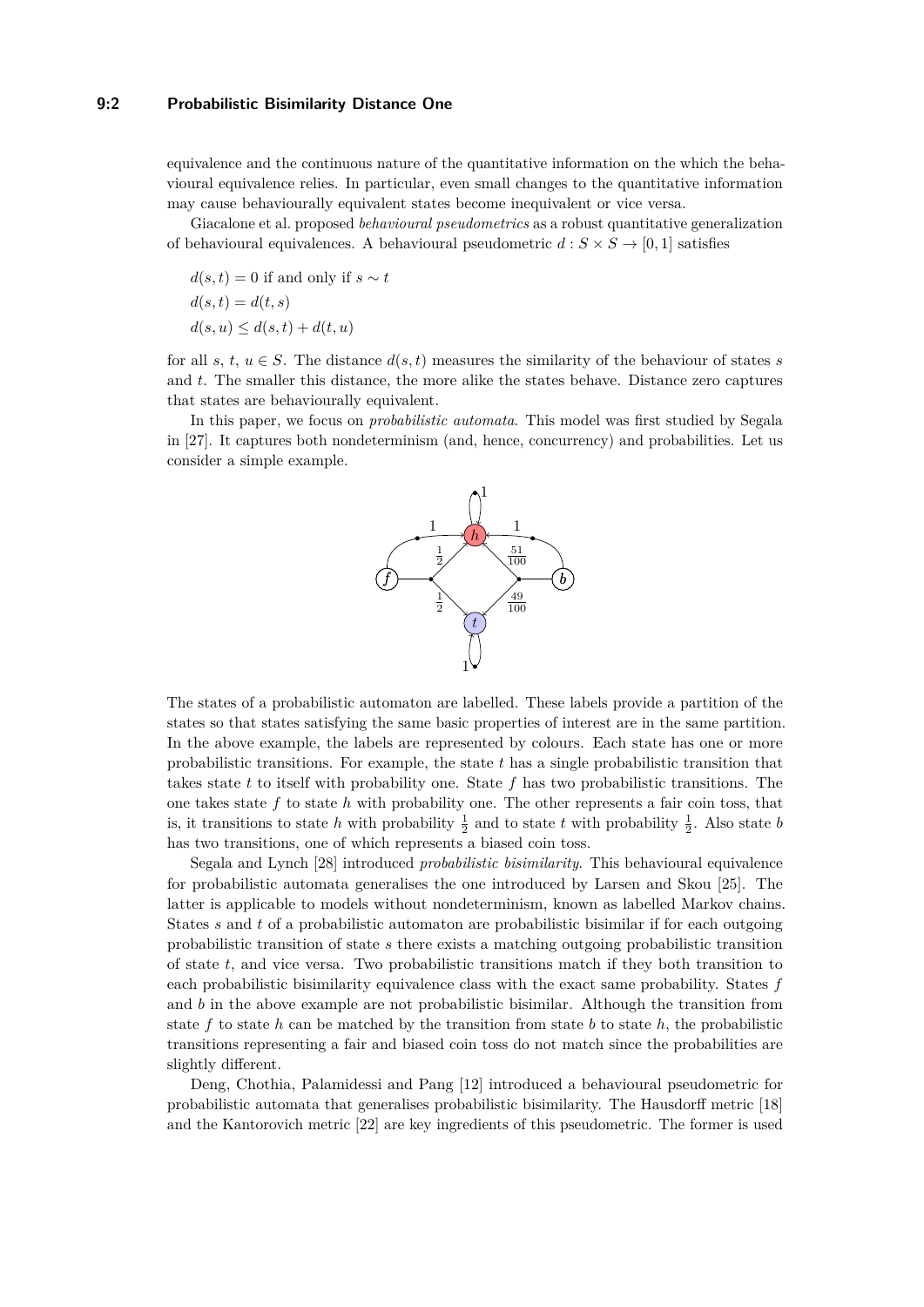### **Q. Tang and F. van Breugel 9:3**

to capture nondeterminism. This idea dates back to the work of De Bakker and Zucker [\[4\]](#page-15-3). The latter was first used by Van Breugel and Worrell [\[7\]](#page-15-4) to capture probabilistic behaviour. On the one hand, the behaviours of the states *h* and *t* of the above example are very different since their labels are different. As a result, their probabilistic bisimilarity distance is one. On the other hand, the behaviours of the states *f* and *b* are very similar, which is reflected by the fact that these states have probabilistic bisimilarity distance  $\frac{1}{100}$ .

Tracol, Desharnais and Zhioua [\[34\]](#page-16-5) also introduced a behavioural pseudometric for probabilistic automata. Their probabilistic bisimilarity distances generalise probabilistic bisimilarity as well, but are different from the ones introduced by Deng et al. An example showing the difference can be found in [\[34,](#page-16-5) Example 5]. To compute their probabilistic bisimilarity distances, they developed an iterative algorithm. In each iteration, a maximum flow problem needs to be solved. The resulting algorithm is polynomial time.

The complexity of computing the probabilistic bisimilarity distances for probabilistic automata a la Deng et al. was first studied by Fu [\[15\]](#page-15-5). He showed that these probabilistic bisimilarity distances are rational. Furthermore, he proved that the problem of deciding whether the distance of two states is smaller than a given rational is in **NP** ∩ **coNP**. The proof can be adapted to show that the decision problem is in **UP** ∩ **coUP** [\[16\]](#page-15-6). Recall that **UP** contains those problems in **NP** with a unique accepting computation. Van Breugel and Worrell [\[8\]](#page-15-7) have shown that the problem of computing the probabilistic bisimilarity distances is in **PPAD**, which is short for polynomial parity argument in a directed graph.

For the behavioural pseudometric of Deng et al., states are probabilistic bisimilar if and only if they have distance zero. Since probabilistic bisimilarity can be decided in polynomial time, as shown by Baier [\[2\]](#page-14-0), distance zero can be decided in polynomial time as well. In Section [5](#page-10-0) we present a polynomial time algorithm that decides distance one.

As we have already shown in [\[32\]](#page-16-6) in the context of labelled Markov chains, being able to decide distance zero and distance one in polynomial time has significant impact on computing probabilistic bisimilarity distances. For example, we can determine in polynomial time how many, if any, distances are non-trivial, that is, greater than zero and smaller than one. The technical details in this paper are considerably more involved than those in [\[32\]](#page-16-6).

Deng et al. define their pseudometric as a least fixed point. In Section [4](#page-5-0) we present an alternative characterization of the probabilistic bisimilarity distances. This characterization is similar to the one presented for labelled Markov chains by Chen, Van Breugel and Worrell [\[9\]](#page-15-8). The latter characterization provided the foundation for the policy iteration algorithm to compute the probabilistic bisimilarity distances for labelled Markov chains by Bacci, Bacci, Larsen and Mardare [\[1\]](#page-14-1) (see also [\[31\]](#page-16-7)). Our alternative characterization plays a key role in the correctness proof of our algorithm.

# **2 Order and Distances**

In this section, we provide some definitions and results from the literature about orders and distances that we will use in the remainder of this paper. For more details we refer the reader to, for example, [\[11\]](#page-15-9) and [\[3\]](#page-14-2). Given a set *S*, we denote the set of functions from  $S \times S$  to  $[0,1]$  by  $[0,1]^{S\times S}$ . As in the work of Desharnais et al. [\[13\]](#page-15-10), we endow the set  $[0,1]^{S\times S}$  with the following natural order.

▶ **Definition 1.** The relation  $\subseteq$   $\subseteq$   $[0,1]^{S\times S} \times [0,1]^{S\times S}$  is defined by

 $d \sqsubseteq e$  if  $d(s, t) \leq e(s, t)$  for all  $s, t \in S$ .

<span id="page-2-0"></span>**Proposition 2.**  $\langle [0, 1]^{S \times S}, \sqsubseteq \rangle$  is a complete lattice.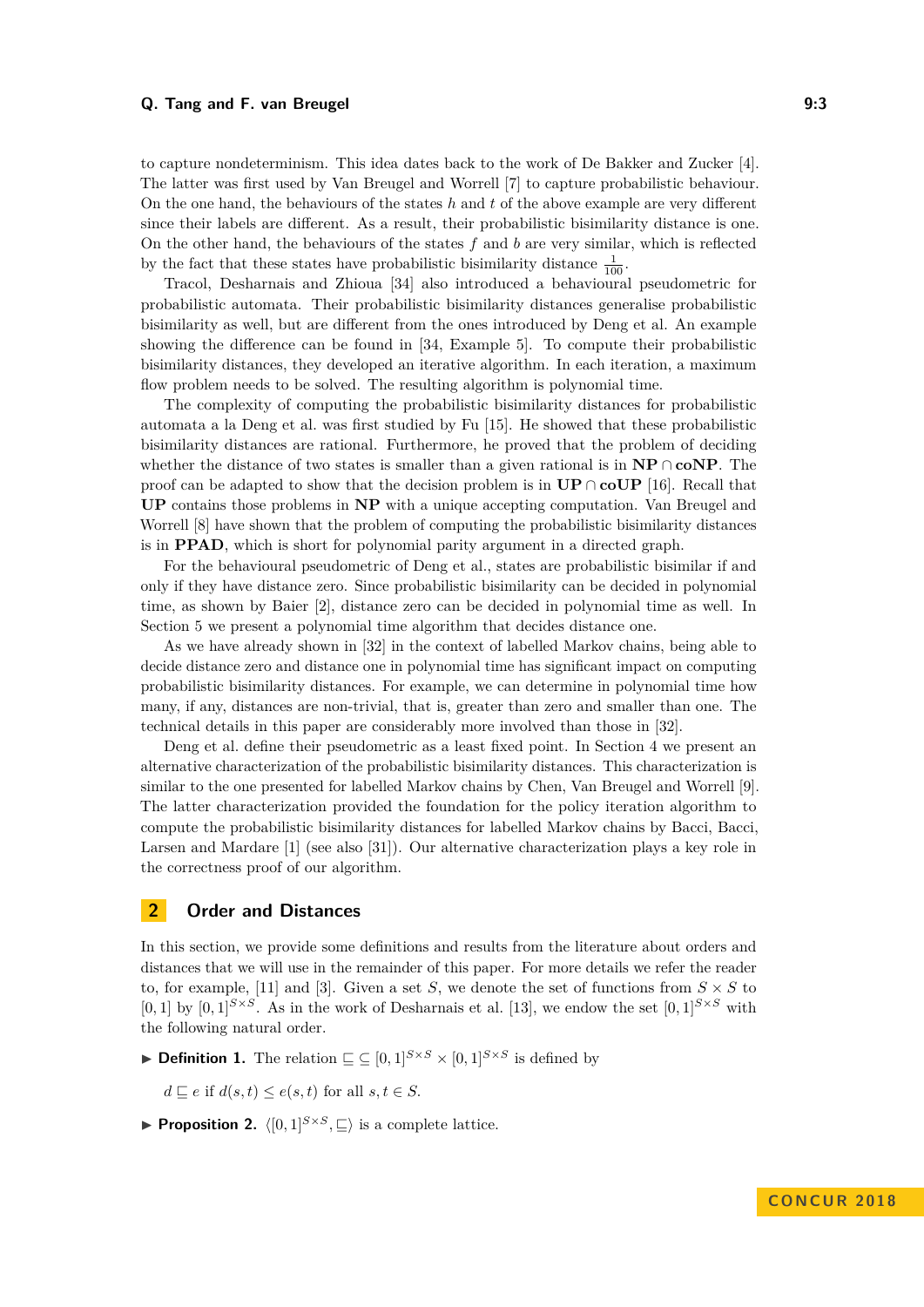#### **9:4 Probabilistic Bisimilarity Distance One**

**Proof.** See, for example, [\[13,](#page-15-10) Lemma 3.2].

Let  $\langle X, \leq \rangle$  be an ordered set. Let  $f : X \to X$ . Following [\[11,](#page-15-9) Definition 8.14], we define the following three notions:

- $\blacksquare$  *x* ∈ *X* is a *fixed point* of *f* if  $f(x) = x$ ,
- $\blacksquare$  *x* ∈ *X* is a *pre-fixed point* of *f* if  $f(x) \leq x$ , and
- $\blacksquare$  *x* ∈ *X* is a *post-fixed point* of *f* if *x* ≤ *f*(*x*).

A function  $f: X \to X$  is *monotone* if for all  $x, y \in X, x \leq y$  implies  $f(x) \leq f(y)$ . The following result is known as the Knaster-Tarski fixed point theorem [\[24,](#page-16-8) [33\]](#page-16-9).

<span id="page-3-0"></span>▶ **Theorem 3.** Let *X* be a complete lattice and let  $f : X \rightarrow X$  be a monotone function.

- **(a)** *f has a greatest fixed point.*
- **(b)** *The greatest fixed point of f is the greatest post-fixed point of f.*
- **(c)** *f has a least fixed point.*
- **(d)** *The least fixed point of f is the least pre-fixed point of f.*

**Proof.** See, for example, [\[11,](#page-15-9) Theorem 2.35] and [11, Theorem 8.20].

We denote the greatest and least fixed point of a function *f* by  $\nu f$  and  $\mu f$ , respectively. Given a set X, we denote the set of subsets of X by  $2^X$ . The correctness of our iterative algorithm to decide distance one relies on the following theorem.

<span id="page-3-3"></span>**Theorem 4.** Let *X* be a finite set and let  $\Phi: 2^X \to 2^X$  be a monotone function.

- **(a)**  $\mu \Phi = \Phi^n(\emptyset)$  *for some*  $n \in \mathbb{N}$ .
- **(b)**  $\nu \Phi = \Phi^n(X)$  *for some*  $n \in \mathbb{N}$ *.*
- **(c)** *If*  $Y \subseteq \mu \Phi$  *then*  $\mu \Phi = \Phi^n(Y)$  *for some*  $n \in \mathbb{N}$ *.*

Proof. See, for example, [\[10,](#page-15-11) Lemma 8].

The set  $[0, 1]^{S \times S}$  also carries the following natural metric.

**▶ Definition 5.** The function  $\|\cdot - \cdot\| : [0,1]^{S \times S} \times [0,1]^{S \times S} \rightarrow [0,1]$  is defined by

 $||d - e|| = \sup_{s,t \in S} |d(s,t) - e(s,t)|.$ 

<span id="page-3-1"></span>**Proposition 6.**  $\langle [0,1]^{S\times S}, \| \cdot - \cdot \| \rangle$  is a nonempty complete metric space.

**Proof.** See, for example,  $[3, \text{Section 1.1.2}].$  $[3, \text{Section 1.1.2}].$ 

Let  $\langle X, d \rangle$  be a metric space and  $c \in (0, 1]$ . A function  $f : X \to X$  is *c*-*Lipschitz* if for all  $x, y \in X$ ,  $d(f(x), f(y)) \leq c d(x, y)$ . A 1-Lipschitz function is also called *nonexpansive*. A function is *contractive* if it is *c*-Lipschitz for some  $c \in (0,1)$ . The following result is known as Banach's fixed point theorem [\[5\]](#page-15-12).

<span id="page-3-2"></span> $\blacktriangleright$  **Theorem 7.** Let *X* be a nonempty complete metric space and  $f: X \to X$  a contractive *function. Then f has a unique fixed point.*

**Proof.** See, for example, [\[3,](#page-14-2) Theorem 1.34].

The Hausdorff metric [\[18\]](#page-15-2) is defined as follows.

▶ **Definition 8.** The function  $H : [0,1]^{X \times X} \rightarrow [0,1]^{2^X \times 2^X}$  is defined by

$$
H(d)(M, N) = \max \left\{ \max_{\mu \in M} \min_{\nu \in N} d(\mu, \nu), \max_{\nu \in N} \min_{\mu \in M} d(\mu, \nu) \right\}.
$$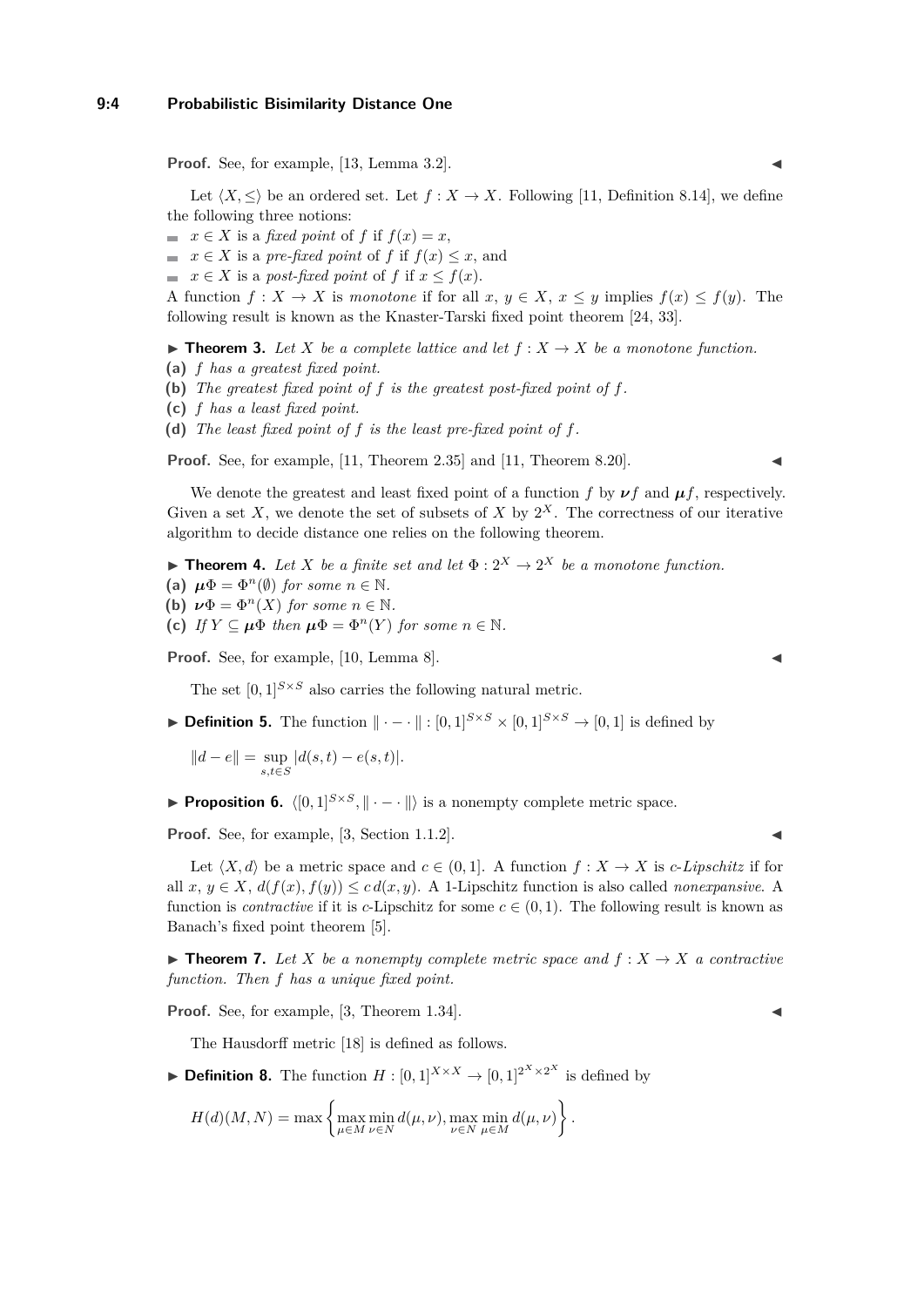#### **Q. Tang and F. van Breugel 9:5**

Given a nonempty finite set *X*, we denote the set of probability distributions on *X* by *Distr*(*X*). For  $\mu \in Distr(X)$ , we define its support by support $(\mu) = \{x \in X \mid \mu(x) > 0\}$ .

 $\triangleright$  **Definition 9.** Let *µ*, *ν* ∈ *Distr*(*X*). The set  $\Omega(\mu, \nu)$  of *couplings* of *µ* and *ν* is defined by

$$
\Omega(\mu, \nu) = \left\{ \omega \in Distr(X \times X) \mid \sum_{x \in X} \omega(x, y) = \mu(y) \text{ and } \sum_{y \in X} \omega(x, y) = \nu(x) \right\}.
$$

In general, the set  $\Omega(\mu, \nu)$  is infinite. The set of vertices of the convex polytope  $\Omega(\mu, \nu)$ is denoted by  $V(\Omega(\mu,\nu))$ . The latter set is finite (see, for example, [\[23,](#page-16-10) page 259]). This fact will be crucial in the proof of Lemma [20.](#page-7-0) The Kantorovich metric [\[22\]](#page-16-4) is defined as follows.

▶ **Definition 10.** The function  $K : [0,1]^{X \times X} \rightarrow [0,1]^{Distr(X) \times Distr(X)}$  is defined by

$$
K(d)(\mu, \nu) = \min_{\omega \in V(\Omega(\mu, \nu))} \sum_{u, v \in S} \omega(u, v) d(u, v).
$$

The Hausdorff metric and the Kantorovich metric are key ingredients of the definition of the probabilistic bisimilarity distances, as we will see in the next section.

# **3 Probabilistic Automata**

Also in this section, we recall some definitions and results from the literature. In particular, we introduce the model of interest, probabilistic automata, its best known behavioural equivalence, probabilistic bisimilarity, and its quantitative generalization. Probabilistic automata were first studied in the context of concurrency by Segala [\[27\]](#page-16-1).

- **Definition 11.** A *probabilistic automaton* is a tuple  $\langle S, L, \rightarrow, \ell \rangle$  consisting of
- a nonempty finite set *S* of *states*,  $\frac{1}{2}$
- a nonempty finite set *L* of *labels*,  $\mathbf{r}$
- a finitely branching *transition relation*  $\rightarrow \subseteq S \times Distr(S)$ , and  $\overline{\phantom{a}}$
- a *labelling function*  $\ell : S \to L$ .  $\blacksquare$

Instead of  $(s, \mu) \in \rightarrow$ , we write  $s \rightarrow \mu$ . A transition relation is finitely branching if for all  $s \in S$ , the set  $\{\mu \in Dist(S) \mid s \to \mu\}$  is *nonempty* and finite. For the remainder of this paper we fix a probabilistic automaton  $\langle S, L, \rightarrow, \ell \rangle$ .

In order to define probabilistic bisimilarity, we first show how a relation on states can be lifted to a relation on distributions over states. This notion of lifting is due to Jonsson and Larsen [\[21\]](#page-15-13).

**► Definition 12.** The *lifting* of a relation  $\mathcal{R} \subseteq S \times S$  is the relation  $\mathcal{R} \uparrow \subseteq Dist(\cap S) \times Dist(\cap S)$ defined by  $(\mu, \nu) \in \mathcal{R}^{\uparrow}$  if there exists  $\omega \in V(\Omega(\mu, \nu))$  such that support $(\omega) \subseteq \mathcal{R}$ .

Probabilistic bisimilarity, a notion due to Segala and Lynch [\[28\]](#page-16-2), is introduced next. States are probabilistic bisimilar if they have the same label and each probabilistic transition of the one state can be matched by a probabilistic transition of the other state, and vice versa. Two probabilistic transitions match if they transition with *exactly* the same probability to states that behave *exactly* the same.

**► Definition 13.** An equivalence relation  $\mathcal{R} \subseteq S \times S$  is a *probabilistic bisimulation* if for all *s*, *t* ∈ *S*, if  $(s, t)$  ∈ **R** then  $\ell(s) = \ell(t),$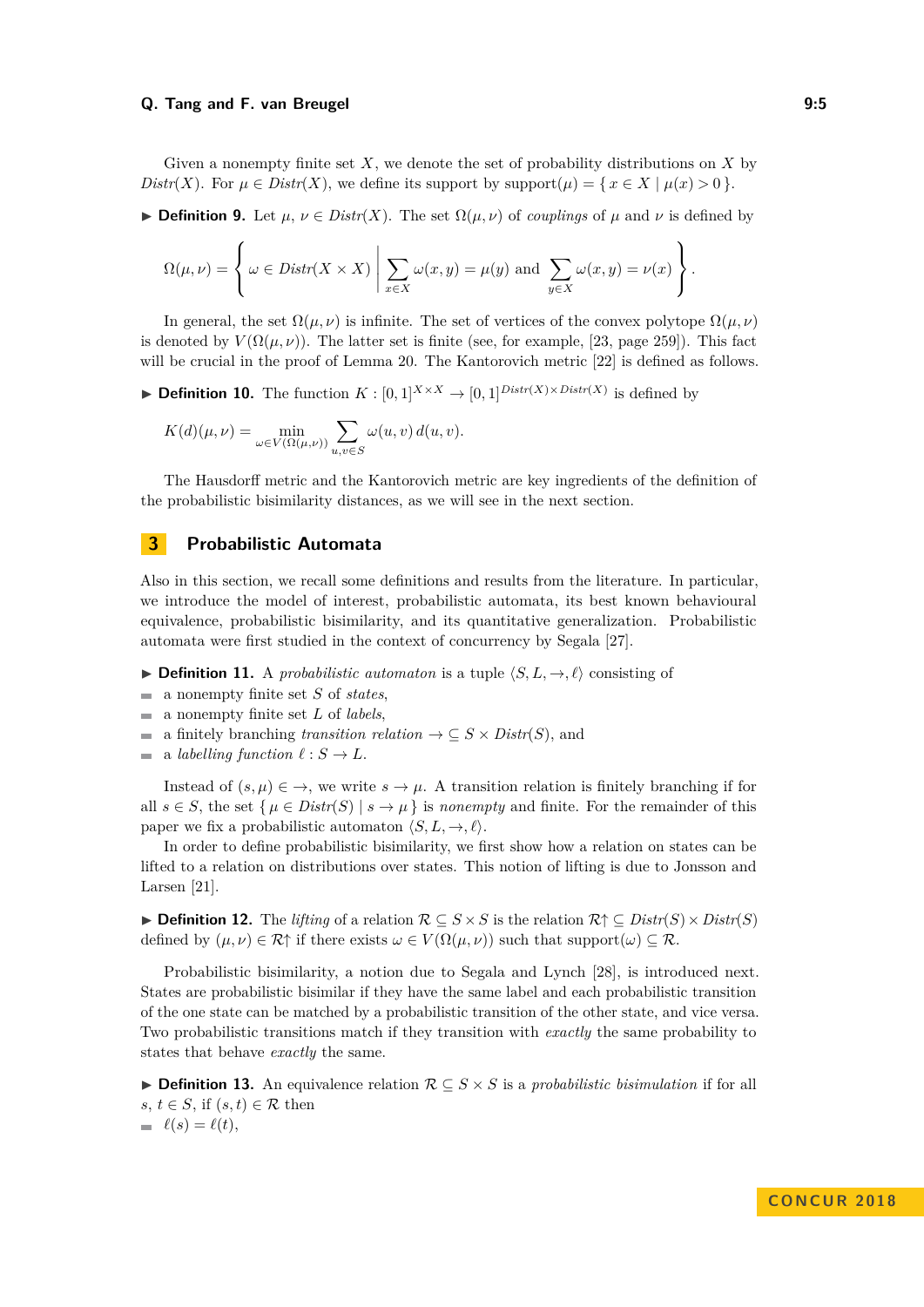#### **9:6 Probabilistic Bisimilarity Distance One**

for all  $s \to \mu$  there exists  $t \to \nu$  such that  $(\mu, \nu) \in \mathcal{R}^+$  and for all  $t \to \nu$  there exists  $s \to \mu$  such that  $(\nu, \mu) \in \mathcal{R} \uparrow$ . *Probabilistic bisimilarity*, denoted  $\sim$ , is the largest probabilistic bisimulation.

For a proof that a largest probabilistic bisimulation exists, we refer the reader to, for example, [\[6,](#page-15-14) Proposition 4.3]. Relying on exact matching is the cause for a lack of robustness. To address this shortcoming, we define a quantitative generalization of probabilistic bisimilarity, the probabilistic bisimilarity distances, as the least fixed point of the function  $\Delta_1$ . To prove an alternative characterization of the probabilistic bisimilarity distances in the next section, we also introduce a family of discounted versions of  $\Delta_1$ , namely  $\Delta_c$  with  $c \in (0,1)$ .

<span id="page-5-3"></span>**► Definition 14.** Let  $c \in (0,1]$ . The function  $\Delta_c : [0,1]^{S \times S} \rightarrow [0,1]^{S \times S}$  is defined by

$$
\Delta_c(d)(s,t) = \left\{ \begin{array}{ll} 1 & \mbox{if } \ell(s) \neq \ell(t) \\ c \; H(K(d)) (\{ \, \mu \mid s \rightarrow \mu \, \} , \{ \, \nu \mid t \rightarrow \nu \, \} ) & \mbox{otherwise.} \end{array} \right.
$$

<span id="page-5-1"></span>**► Proposition 15.** For all  $c \in (0,1]$ , the function  $\Delta_c$  is monotone.

**Proof.** See [\[12,](#page-15-1) Lemma 2.10].

Since  $\langle [0, 1]^{S \times S}, \subseteq \rangle$  is a complete lattice according to Proposition [2](#page-2-0) and  $\Delta_c$  is a monotone function by Proposition [15,](#page-5-1) we can conclude from Theorem [3\(](#page-3-0)c) that  $\Delta_c$  has a least fixed point  $\mu\Delta_c$ . The fact that the probabilistic bisimilarity distances  $\mu\Delta_1$  provide a quantitative generalization of probabilistic bisimilarity is captured by the following theorem due to Deng et al. [\[12\]](#page-15-1).

<span id="page-5-2"></span>**► Theorem 16.** *For all s*,  $t \in S$ ,  $\mu \Delta_1(s,t) = 0$  *if and only if*  $s \sim t$ *.* 

**Proof.** See [\[12,](#page-15-1) Corollary 2.14].

# <span id="page-5-0"></span>**4 An Alternative Characterization**

In the previous section, we defined the probabilistic bisimilarity distances as a least fixed point. Next, we present an alternative characterization. This generalizes the characterization of probabilistic bisimilarity distances for labelled Markov chains due to Chen et al. [\[9,](#page-15-8) Theorem 8]. First, we partition the set of state pairs as follows.

 $S_0^2 = \{ (s, t) \in S \times S \mid s \sim t \}$  $S_1^2 = \{ (s, t) \in S \times S \mid \ell(s) \neq \ell(t) \}$  $S_?^2 = (S \times S) \setminus (S_0^2 \cup S_1^2)$ 

Note that, due to Theorem [16](#page-5-2) the state pairs in  $S_0^2$  have distance zero. From Definition [14](#page-5-3) we can infer that the state pairs in  $S_1^2$  have distance one. The state pairs in  $S_2^2$  cannot have distance zero, again due to Theorem [16,](#page-5-2) but can have any distance in the interval (0*,* 1], including distance one.

The characterization can be viewed as a two player game, a max player and a min player, similar to the one presented in [\[8\]](#page-15-7). The game can be considered a quantitative generalization of the game that characterizes bisimilarity (see [\[30\]](#page-16-11)). In this turn based game, starting in a pair of states (*s, t*), the max player chooses a probabilistic transition from either *s* or *t*. Subsequently, the min player chooses a probabilistic transition from the other state and also chooses a coupling. For example, if the max player picks  $s \to \mu$  and the min player picks  $t \to \nu$ , then the min player also has to choose  $\omega \in V(\Omega(\mu,\nu))$ . This will be formalized in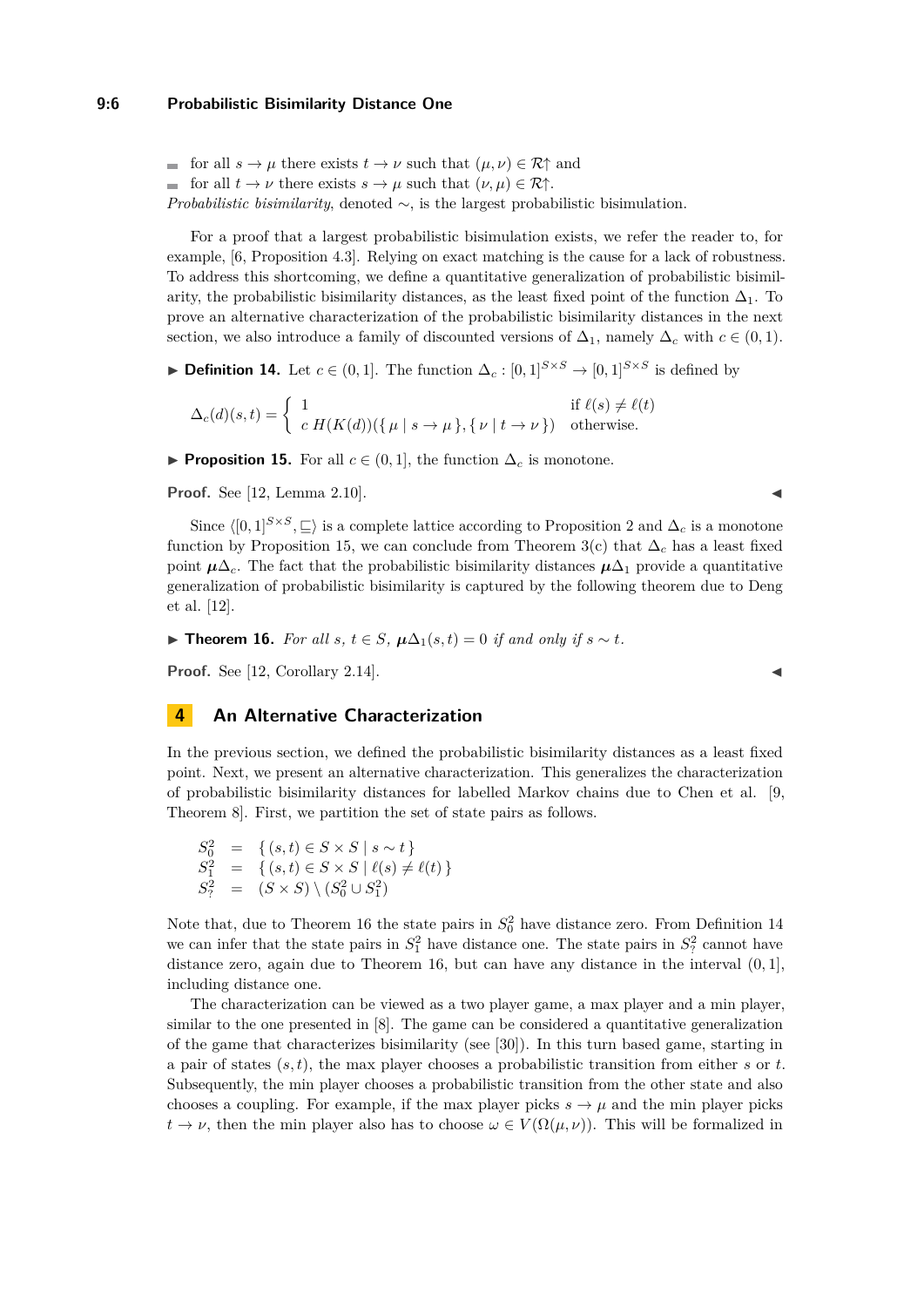#### **Q. Tang and F. van Breugel 6. September 19:7** 19:7

Definition [17.](#page-6-0) Recall that such a coupling  $\omega$  is a probability distribution on  $S \times S$ . From a coupling  $\omega$  the game moves to state pair  $(u, v)$  with probability  $\omega(u, v)$ .

Consider, for example, the following probabilistic automaton.



Note that the states *s* and *u* are probabilistic bisimilar. The corresponding game graph can be depicted as follows.



Since the game will be used to characterize the probabilistic bisimilarity distances, the state pairs for which we can easily determine their distance have no outgoing edges in the game graph. In particular, state pairs with different labels, which have distance one, and state pairs that are probabilistic bisimilar, which have distance zero, have no outgoing edges.

The objective of the max player is to maximize the expectation of reaching a state pair with different labels. The min player tries to minimize this expectation. In the above example, the max player tries to reach the state pair  $(s, v)$ , whereas the min player tries to avoid that from happening. The policies, also known as strategies, for the max and min player are introduced next.

<span id="page-6-0"></span> $\triangleright$  **Definition 17.** The set A of *max policies* is defined by

$$
\mathcal{A} = \left\{ A \in (S^2_? \to (S \times Distr(S))) \mid \begin{array}{l} \forall (s,t) \in S^2_? : \\ (\exists \nu \in Distr(S) : A(s,t) = (s,\nu) \land t \to \nu) \lor \\ (\exists \mu \in Distr(S) : A(s,t) = (t,\mu) \land s \to \mu) \end{array} \right\}.
$$

The set I of *min policies* is defined by

$$
\mathcal{I} = \left\{ I \in ((S \times Distr(S)) \to Distr(S \times S)) \ \middle| \ \begin{array}{l} \forall (s, \nu) \in S \times Distr(S) : \exists \mu \in Distr(S) : \\ I(s, \nu) \in V(\Omega(\mu, \nu)) \land s \to \mu \end{array} \right\}.
$$

Given a policy *A* for the max player and a policy *I* for the min player, we define the value function as the least fixed point of the function  $\Gamma^{A,I}_{1}$ . This least fixed point captures the expectation of reaching a state pair with different labels if both players use the given policies. We also introduce a family of discounted versions of  $\Gamma_1^{A,I}$ , namely  $\Gamma_c^{A,I}$  with  $c \in (0,1)$ , that we will use later in this section.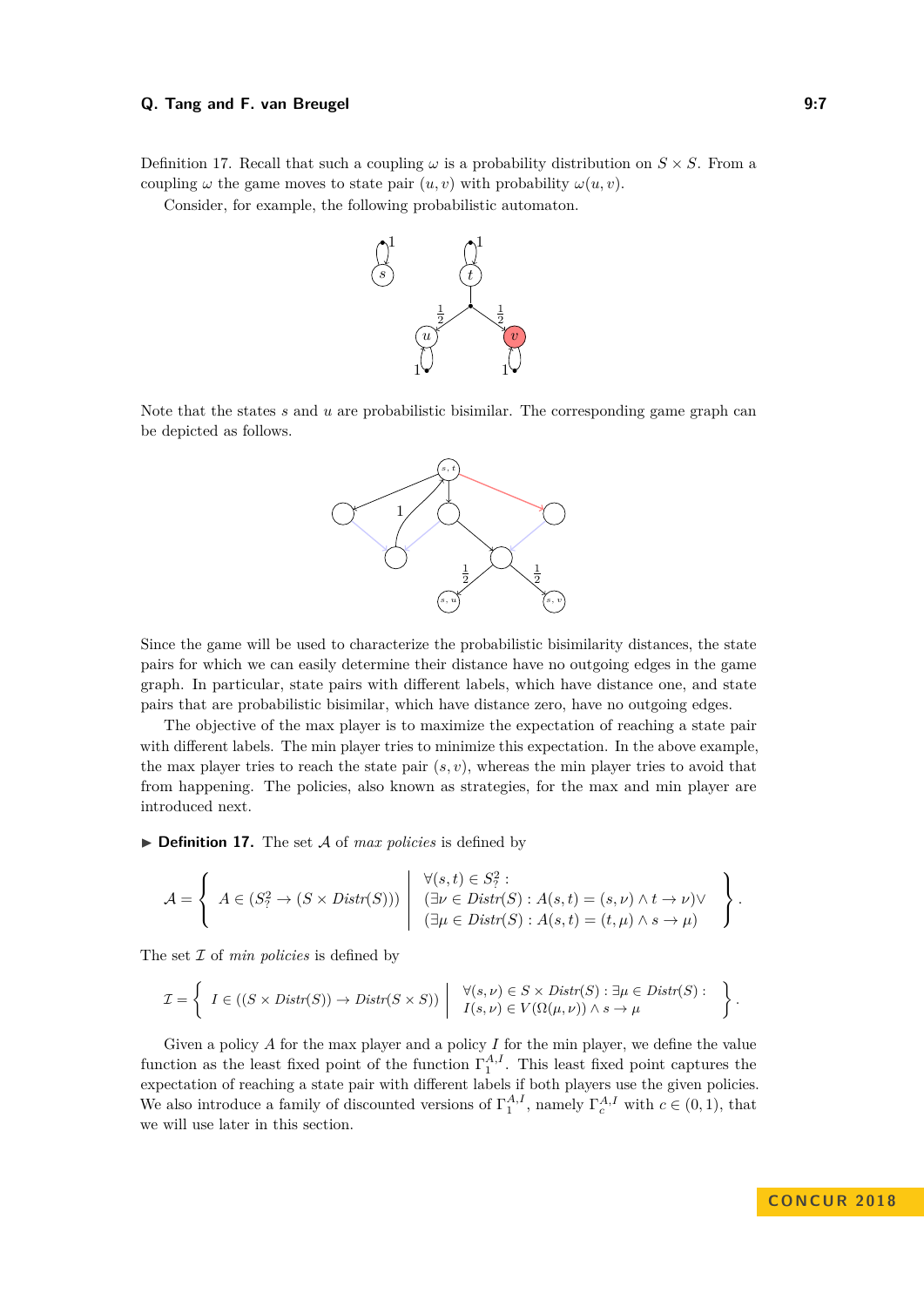► **Definition 18.** Let  $A \in \mathcal{A}$ ,  $I \in \mathcal{I}$  and  $c \in (0,1]$ . The function  $\Gamma_c^{A,I} : [0,1]^{S \times S} \to [0,1]^{S \times S}$ is defined by

$$
\Gamma_c^{A,I}(d)(s,t) = \begin{cases}\n0 & \text{if } (s,t) \in S_0^2 \\
1 & \text{if } (s,t) \in S_1^2 \\
c \sum_{u,v \in S} I(A(s,t))(u,v) d(u,v) & \text{otherwise.} \n\end{cases}
$$

<span id="page-7-3"></span>**Proposition 19.** For all  $A \in \mathcal{A}$ ,  $I \in \mathcal{I}$  and  $c \in (0,1]$ , the function  $\Gamma_c^{A,I}$  is monotone and *c*-Lipschitz.

From Theorem [3\(](#page-3-0)c) we can conclude that  $\Gamma_c^{A,I}$  has a least fixed point, which we denote by  $\mu \Gamma_c^{A,I}$ . In the remainder of this section we will show that there exist an optimal max policy  $A^*$  and an optimal min policy  $I^*$  such that the corresponding value function captures the probabilistic bisimilarity distances. In the above game graph, the red edge represents the optimal max policy and the blue edges represent the optimal min policy. The proof of  $\mu \Delta_1 = \mu \Gamma_1^{A^*,I^*}$  consists of two parts. First, we prove that there exists an optimal min policy.

<span id="page-7-0"></span> $\blacktriangleright$  Lemma 20.  $\exists I \in \mathcal{I} : \forall A \in \mathcal{A} : \mu \Gamma_1^{A,I} \sqsubseteq \mu \Delta_1$ .

**Proof.** Towards the construction of  $I^* \in \mathcal{I}$ , let  $s \in S$  and  $\nu \in Distr(S)$ . Since we restrict our attention to finitely branching probabilistic automata,

<span id="page-7-2"></span>
$$
\mu_{s,\nu} = \underset{s \to \mu}{\operatorname{argmin}} \, K(\mu \Delta_1)(\mu, \nu) \tag{1}
$$

exists. Because the set  $V(\Omega(\mu_{s,\nu}, \nu))$  is nonempty and finite, we can define

<span id="page-7-1"></span>
$$
I^*(s,\nu) = \underset{\omega \in V(\Omega(\mu_{s,\nu},\nu))}{\operatorname{argmin}} \sum_{u,v \in S} \omega(u,v) \mu \Delta_1(u,v). \tag{2}
$$

By construction  $I^* \in \mathcal{I}$ .

Let  $A \in \mathcal{A}$ . Since  $\mu_{i}^{\Lambda, I^*}$  is the least pre-fixed point of  $\Gamma_1^{A, I^*}$  according to Theorem [3\(](#page-3-0)d), to conclude that  $\mu \Gamma_1^{A,I^*} \subseteq \mu \Delta_1$  it suffices to show that  $\mu \Delta_1$  is a pre-fixed point of  $\Gamma_1^{A,I^*}$ , that is,  $\Gamma_1^{A,I^*}(\mu \Delta_1) \subseteq \mu \Delta_1$ . Let  $s, t \in S$ . We distinguish three cases.

If  $(s, t) \in S_0^2$ , then

$$
\Gamma_1^{A,I^*}(\mu \Delta_1)(s,t) = 0
$$
  
=  $\mu \Delta_1(s,t)$  [Theorem 16]

If  $(s, t) \in S_1^2$ , then

$$
\Gamma_1^{A,I^*}(\mu \Delta_1)(s,t) = 1
$$
  
=  $\Delta_1(\mu \Delta_1)(s,t)$   
=  $\mu \Delta_1(s,t)$ .

Otherwise,  $(s, t) \in S_7^2$ . Without any loss of generality, we assume that  $A(s, t) = (s, \nu)$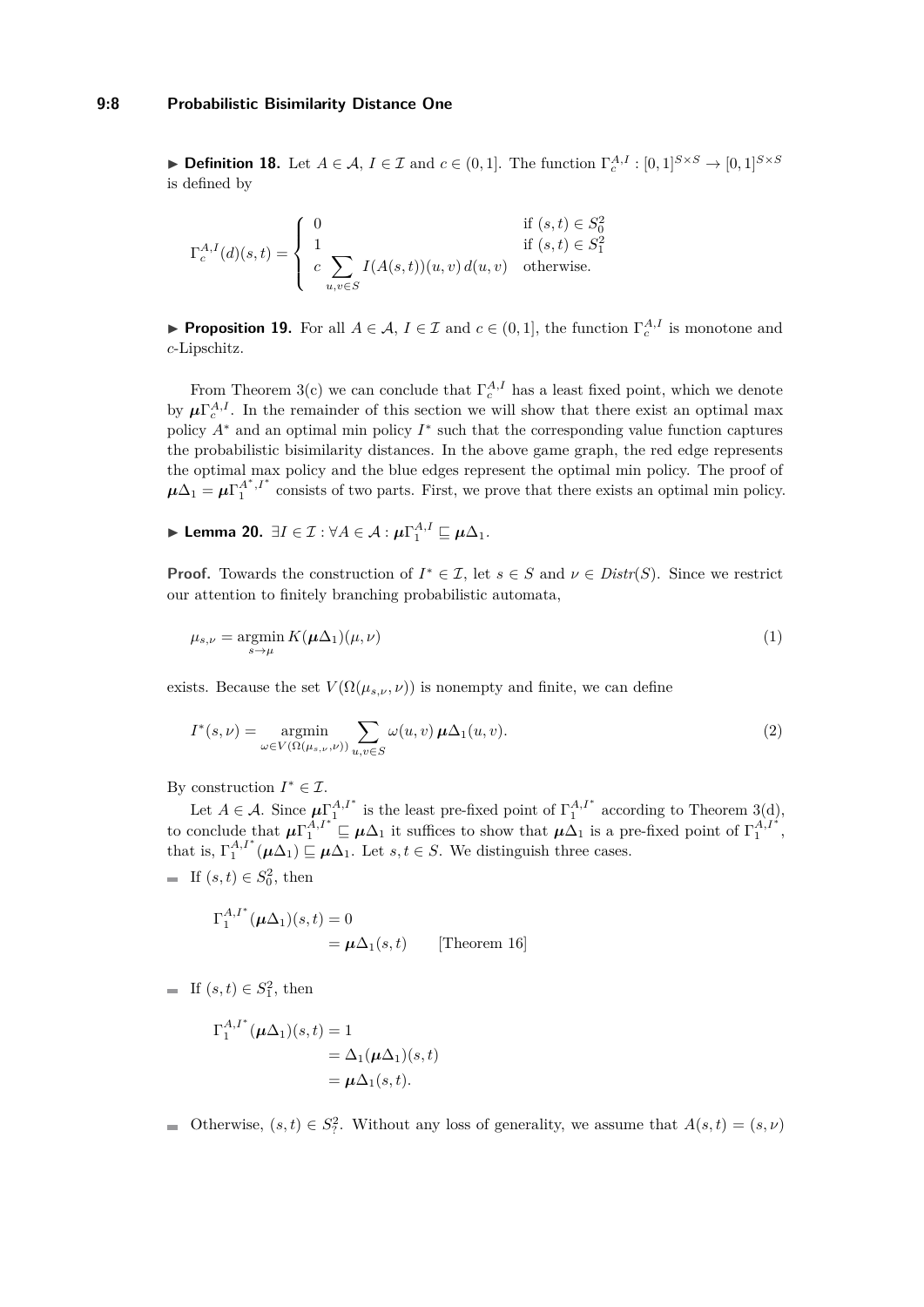# **Q. Tang and F. van Breugel 6: 19:30 COVID-100 COVID-100 COVID-100 COVID-100 COVID-100 COVID-100 COVID-100 COVID-100 COVID-100 COVID-100 COVID-100 COVID-100 COVID-100 COVID-100 COVID-100 COVID-100 COVID-100 COVID-100 COVID**

with  $t \to \nu$ . Then

$$
\Gamma_1^{A,I^*}(\mu \Delta_1)(s,t) = \sum_{u,v \in S} I^*(A(s,t))(u,v) \mu \Delta_1(u,v)
$$
  
\n
$$
= \sum_{u,v \in S} I^*(s,\nu)(u,v) \mu \Delta_1(u,v) \qquad [A(s,t) = (s,\nu)]
$$
  
\n
$$
= \min_{\omega \in V(\Omega(\mu_{s,\nu},\nu))} \sum_{u,v \in S} \omega(u,v) \mu \Delta_1(u,v) \qquad [(2)]
$$
  
\n
$$
= K(\mu \Delta_1)(\mu_{s,\nu},\nu)
$$
  
\n
$$
= \min_{s \to \mu} K(\mu \Delta_1)(\mu,\nu) \qquad [(1)]
$$
  
\n
$$
\leq \max_{t \to \nu} \min_{s \to \mu} K(\mu \Delta_1)(\mu,\nu)
$$
  
\n
$$
\leq H(K(\mu \Delta_1)) (\{\mu \mid s \to \mu\}, \{\nu \mid t \to \nu\})
$$
  
\n
$$
= \Delta_1(\mu \Delta_1)(s,t)
$$
  
\n
$$
= \mu \Delta_1(s,t).
$$

In the remainder of this paper, we denote the optimal min policy constructed in the above proof by  $I^*$ . It remains to prove that there exists an optimal max policy. The proof of this second part turns out to be more involved than the proof of the first part contained in above lemma. The proof has the following three major components.

- For all  $A \in \mathcal{A}$  and  $I \in \mathcal{I}$ , the value function  $\mu \Gamma_1^{A,I}$  is the limit of the discounted value  $\overline{\phantom{a}}$ functions  $\mu \Gamma_c^{A,I}$ . This result is inspired by [\[14,](#page-15-15) Theorem 4.4.1].
- Similarly, the probabilistic bisimilarity distances captured by  $\mu\Delta_1$  are the limit of their  $\blacksquare$ discounted counterparts represented by  $\mu\Delta_c$ .
- There exists an optimal max policy in the discounted setting.

Combining the above three components, we arrive at an optimal max policy. The first two components are formalized next.

<span id="page-8-2"></span>**Proposition 21.** For all  $A \in \mathcal{A}$  and  $I \in \mathcal{I}$ ,  $\lim_{c \uparrow 1} \mu \Gamma_c^{A,I} = \mu \Gamma_1^{A,I}$  and  $\lim_{c \uparrow 1} \mu \Delta_c = \mu \Delta_1$ .

The major component of the proof consists of showing that there exists an optimal max policy in the discounted setting.

<span id="page-8-1"></span>**► Proposition 22.** For all  $c \in (0,1)$ ,  $\exists A \in \mathcal{A} : \forall I \in \mathcal{I} : \mu \Delta_c \sqsubseteq \mu \Gamma_c^{A,I}.$ 

**Proof.** Let  $c \in (0,1)$ . Let  $s, t \in S$ . If

<span id="page-8-0"></span>
$$
\max_{s \to \mu} \min_{t \to \nu} K(\boldsymbol{\mu} \Delta_c)(\mu, \nu) \ge \max_{t \to \nu} \min_{s \to \mu} K(\boldsymbol{\mu} \Delta_c)(\mu, \nu) \tag{3}
$$

then we define  $A_c^*(s,t)$  by

$$
A_c^*(s,t) = \left(t, \underset{s \to \mu}{\operatorname{argmax}} \min_{t \to \nu} K(\mu \Delta_c)(\mu, \nu)\right).
$$

Because the probabilistic automaton is finitely branching, the above exists. Otherwise, we define  $A_c^*(s,t)$  by

$$
A_c^*(s,t) = \left(s, \underset{t \to \nu}{\operatorname{argmax}} \min_{s \to \mu} K(\boldsymbol{\mu} \Delta_c)(\mu, \nu)\right).
$$

By construction,  $A_c^* \in \mathcal{A}$ .

# **CON C U R 2 0 1 8**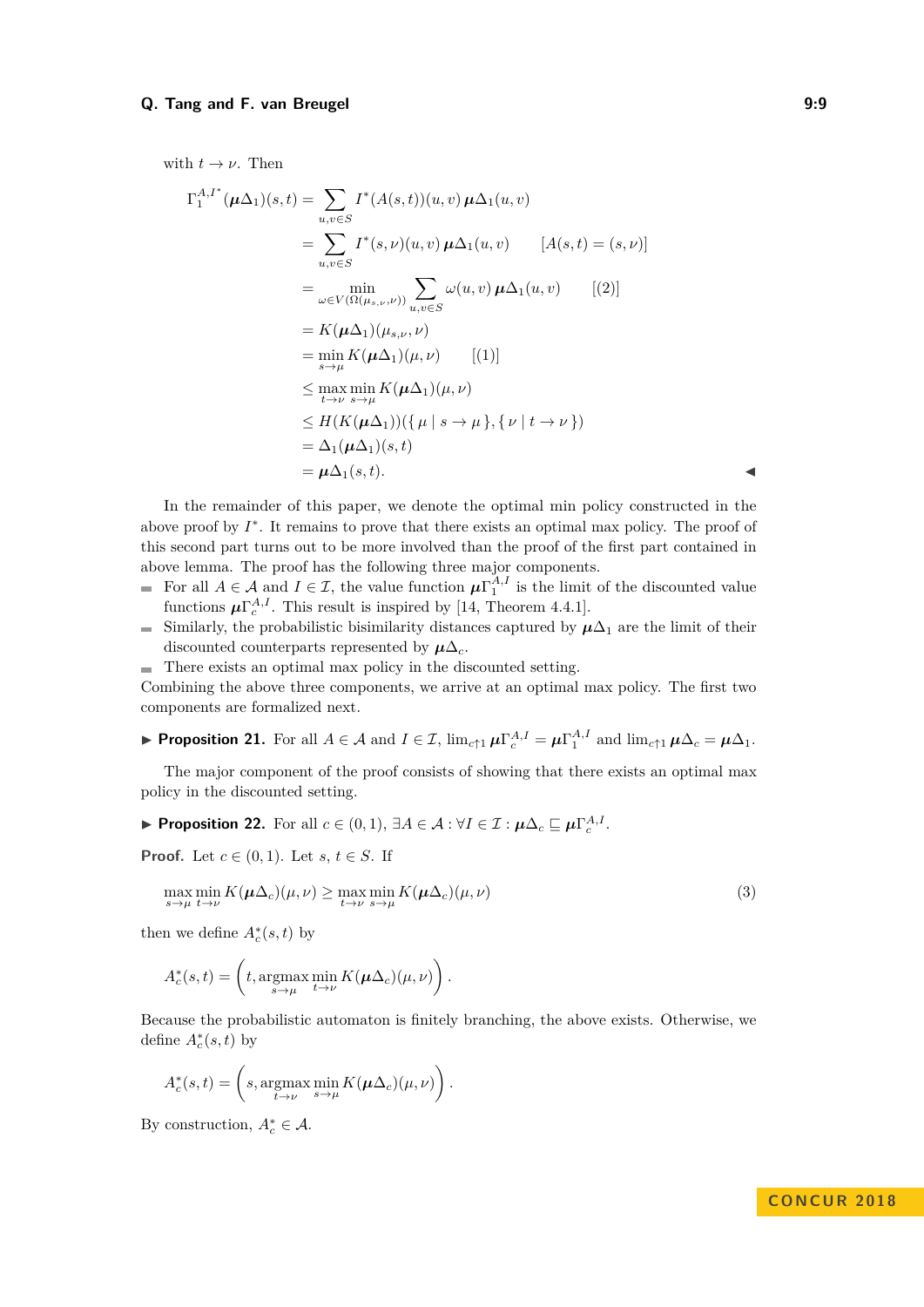# **9:10 Probabilistic Bisimilarity Distance One**

Let  $I \in \mathcal{I}$ . Since  $\langle [0, 1]^{S \times S}, \| \cdot - \cdot \| \rangle$  is a nonempty complete metric space according to Proposition [6](#page-3-1) and the function  $\Gamma_c^{A_c^*,I'}$  is contractive by Proposition [19,](#page-7-3) we can conclude from Theorem [7](#page-3-2) that  $\Gamma_c^{A_c^*,I}$  has a unique fixed point. Therefore,  $\mu \Gamma_c^{A_c^*,I}$  is not only the least fixed point but also the greatest fixed point of  $\Gamma_c^{A_c^*,I}$ . According to Theorem [3\(](#page-3-0)b),  $\mu \Gamma_c^{A_c^*,I}$  is the greatest post-fixed point of  $\Gamma_c^{A_c^*,I}$ . Hence, to conclude that  $\mu\Delta_c \sqsubseteq \mu\Gamma_c^{A_c^*,I}$  it suffices to show that  $\mu\Delta_c$  is a post-fixed point of  $\Gamma_c^{A_c^*,I}$ , that is,  $\mu\Delta_c \sqsubseteq \Gamma_c^{A_c^*,I}(\mu\Delta_c)$ . Let *s*,  $t \in S$ . We distinguish three cases.

If  $(s, t) \in S_0^2$ , then

$$
\mu \Delta_c(s, t) \le \mu \Delta_1(s, t)
$$
  
= 0 [Theorem 16]  
=  $\Gamma_c^{A_c^*, I}(\mu \Delta_c)(s, t).$ 

If  $(s, t) \in S_1^2$ , then

$$
\mu \Delta_c(s, t) = \Delta_c(\mu \Delta_c)(s, t)
$$
  
= 1  
=  $\Gamma_c^{A_c^*,I}(\mu \Delta_c)(s, t)$ .

Otherwise,  $(s, t) \in S_?^2$ . Without loss of any generality, assume that  $A_c^*(s,t) = (t, \mu)$ . This assumption implies that [\(3\)](#page-8-0) and

<span id="page-9-0"></span>
$$
\Delta_1(\boldsymbol{\mu}\Delta_c)(s,t) = \min_{t \to \nu} K(\boldsymbol{\mu}\Delta_c)(\mu,\nu). \tag{4}
$$

Hence,

$$
\mu \Delta_c(s, t) = \Delta_c(\mu \Delta_c)(s, t)
$$
  
=  $c \Delta_1(\mu \Delta_c)(s, t)$   
=  $c \min_{t \to \nu} K(\mu \Delta_c)(\mu, \nu)$  [(4)]  
 $\leq c \sum_{u, v \in S} I(A_c^*(s, t))(u, v) \mu \Delta_c(u, v)$   
=  $c \Gamma_1^{A_c^*, I}(\mu \Delta_c)(s, t)$   
=  $\Gamma_c^{A_c^*, I}(\mu \Delta_c)(s, t).$ 

Combining the above three components, we obtain the second part of the proof.

<span id="page-9-2"></span>
$$
\blacktriangleright \textbf{ Lemma 23. } \exists A \in \mathcal{A} : \forall I \in \mathcal{I} : \mu \Delta_1 \sqsubseteq \mu \Gamma_1^{A,I}.
$$

**Proof.** According to Proposition [22,](#page-8-1)

$$
\forall n \in \mathbb{N}: \exists A_n \in \mathcal{A}: \forall I \in \mathcal{I}: \boldsymbol{\mu}\Delta_{\frac{n}{n+1}} \sqsubseteq \boldsymbol{\mu}\Gamma_{\frac{n}{n+1}}^{A_n, I}.
$$
\n
$$
(5)
$$

Since the set A is finite, the sequence  $(A_n)_{n\in\mathbb{N}}$  has a subsequence  $(A_{\sigma(n)})_{n\in\mathbb{N}}$  that is constant, that is, there exists  $A^* \in \mathcal{A}$  such that for all  $n \in \mathbb{N}$ ,  $A_{\sigma(n)} = A^*$ . From Proposition [21](#page-8-2) we can conclude that

$$
\lim_{n \in \mathbb{N}} \mu \Delta_{\frac{\sigma(n)}{\sigma(n)+1}} = \mu \Delta_1 \text{ and } \lim_{n \in \mathbb{N}} \mu \Gamma_{\frac{\sigma(n)}{\sigma(n)+1}}^{A,I} = \mu \Gamma_1^{A,I}.
$$

From [\(5\)](#page-9-1) we can deduce that  $\forall I \in \mathcal{I} : \mu \Delta_1 \sqsubseteq \mu \Gamma_1^{A^*,I}$ 

<span id="page-9-1"></span>. John Park Research (1986)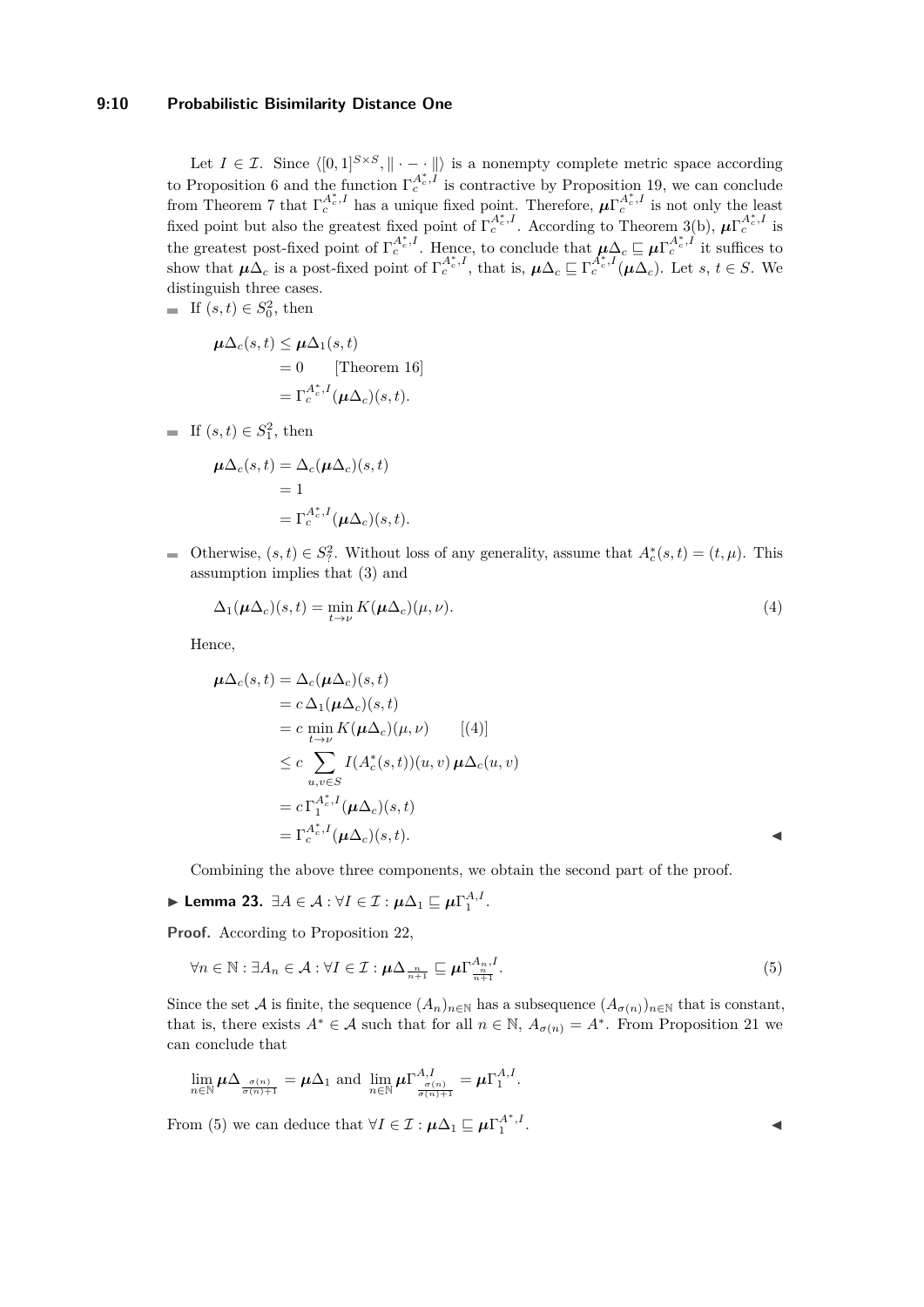#### **Q. Tang and F. van Breugel 12. September 10. September 10. September 10. September 10. September 10. September 10. September 10. September 10. September 10. September 10. September 10. September 10. September 10. Septembe**

In the remainder of this paper, we denote the optimal max policy that satisfies Lemma [23](#page-9-2) by  $A^*$ . Combining Lemma [20](#page-7-0) and [23,](#page-9-2) we arrive at the following alternative characterization of the probabilistic bisimilarity distances.

► Theorem 24.  $\mu \Delta_1 = \mu \Gamma_1^{A^*,I^*}$ .

# <span id="page-10-0"></span>**5 Deciding Distance One**

In this section, we present an algorithm to compute the set  $D_1$  of state pairs that have distance one, that is

$$
D_1 = \{ (s, t) \in S \times S \mid \mu \Delta_1(s, t) = 1 \}.
$$

The key ingredient of our algorithm is the following function.

**Definition 25.** The function  $\Lambda: 2^{S \times S} \times 2^{S \times S} \to 2^{S \times S}$  is defined by

$$
\Lambda(X,Y) = S_1^2 \cup \left\{ (s,t) \in S_7^2 \middle| \begin{array}{l} \exists s \to \mu : \forall t \to \nu : \forall \omega \in V(\Omega(\mu,\nu)) : \\ \text{support}(\omega) \subseteq X \land \text{support}(\omega) \cap Y \neq \emptyset \lor \\ \exists t \to \nu : \forall s \to \mu : \forall \omega \in V(\Omega(\mu,\nu)) : \\ \text{support}(\omega) \subseteq X \land \text{support}(\omega) \cap Y \neq \emptyset \end{array} \right\}.
$$

The set  $\Lambda(X, Y)$  contains all state pairs with different labels and those state pairs for which there exists a move by the max player so that every subsequent move of the min player always ends up in *X* and with some positive probability in *Y*. The function  $\Lambda$  has the following monotonicity properties.

<span id="page-10-1"></span>▶ **Proposition 26.** For all *X*, *Y*, *Z*  $\subseteq$  *S*  $\times$  *S* with *X*  $\subseteq$  *Y*,

(a)  $\Lambda(Z, X) \subseteq \Lambda(Z, Y)$ .

**(b)**  $\mu Z.\Lambda(X,Z) \subseteq \mu Z.\Lambda(Y,Z).$ 

Since  $\langle 2^{S\times S}, \subseteq \rangle$  is a complete lattice and for each  $X \subseteq S \times S$  the function  $\lambda Y.\Lambda(X, Y)$ is monotone, the least fixed point  $\mu Y.\Lambda(X, Y)$  exists according to Theorem [3\(](#page-3-0)c). The set  $\mu$ *Y.* $\Lambda$ (*X,Y*) contains all state pairs (*s, t*) for which there exists a max policy such that for all min policies, (*s, t*) can reach a state pair with different labels and all state pairs reachable from (*s, t*) are element of *X*.

Since the function  $\lambda X. \mu Y. \Lambda(X, Y)$  is monotone as well, we can conclude from The-orem [3\(](#page-3-0)a) that the greatest fixed point  $\nu X.\mu Y.\Lambda(X,Y)$  exists. The set  $\nu X.\mu Y.\Lambda(X,Y)$ contains all state pairs  $(s, t)$  for which there exists a max policy such that for all min policies, all state pairs reachable from  $(s, t)$  can reach a state pair with different labels. In the next section, we will prove that  $\nu X.\mu Y.\Lambda(X, Y)$  captures the set  $D_1$ . According to Theorem [4\(](#page-3-3)a) and (b), these greatest and least fixed points can be obtained iteratively as follows.

```
1 X_c = S \times S2 do
3 Y_c = \emptyset4 do
Y_p = Y_c6 Y_c = \Lambda(X_c, Y_p)\gamma while Y_p \neq Y_c8 X_p = X_c9 X_c = Y_c10 while X_p \neq X_c
```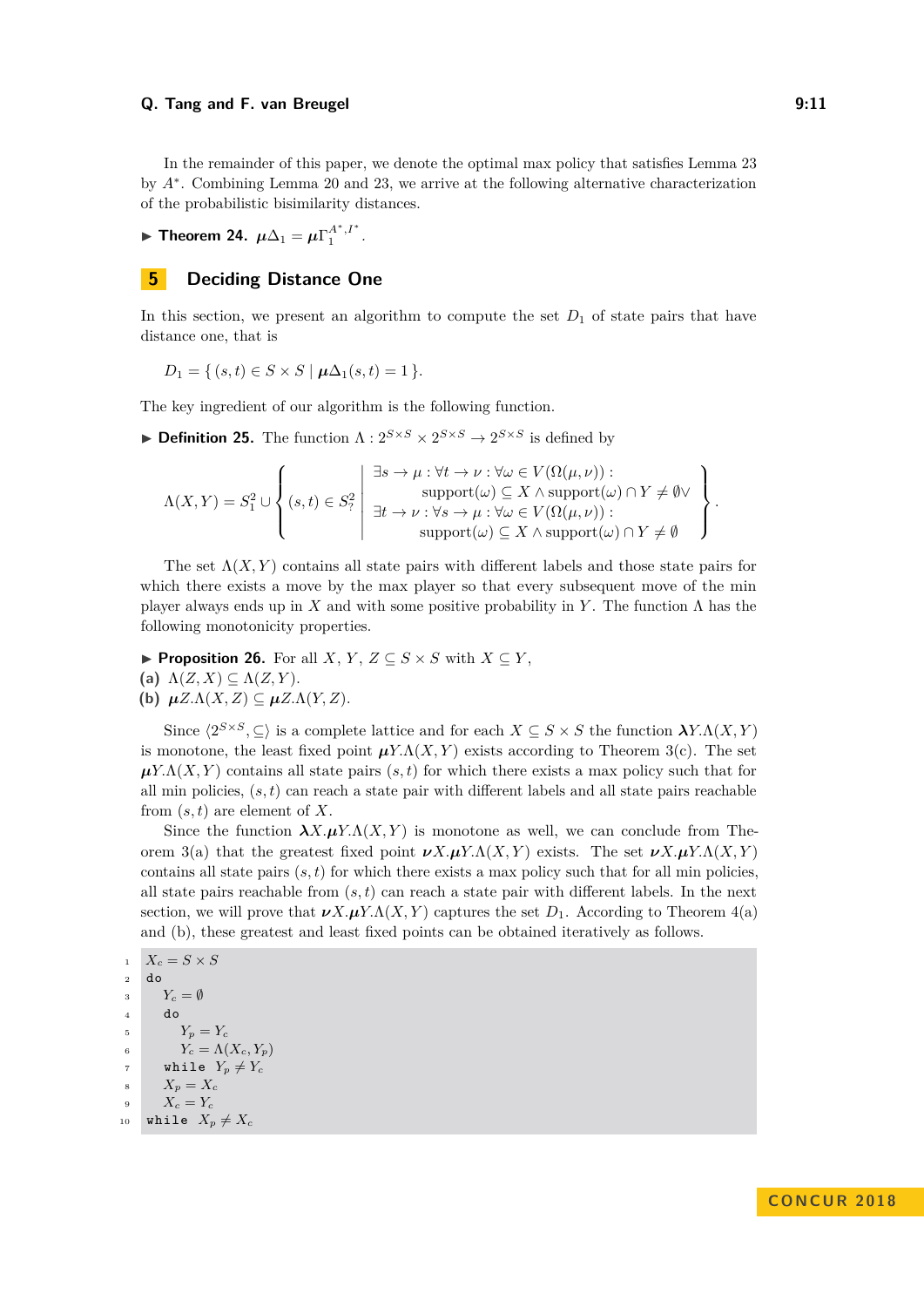### **9:12 Probabilistic Bisimilarity Distance One**

The inner loop (line 3–7) computes the least fixed point  $\mu Y.\Lambda(X_c, Y)$ . The outer loop (line 1–10) computes the greatest fixed point  $\nu X.\mu Y.\Lambda(X, Y)$ , which equals  $D_1$  as we will prove in the next section. Due to the monotonicity of  $\Lambda$  we can conclude that both the inner and outer loop terminate after at most  $|S|^2$  iterations. To conclude that the above algorithm is polynomial time, it remains to show that  $\Lambda(X_c, Y_p)$  in line 6 can be computed in polynomial time.

 $▶$  **Proposition 27.** For all *µ*, *ν* ∈ *Distr*(*S*) and *X* ⊆ *S* × *S*,

$$
\forall \omega \in V(\Omega(\mu, \nu)) : \text{support}(\omega) \subseteq X \text{ if and only if } K(d)(\mu, \nu) = 1
$$

and

$$
\forall \omega \in V(\Omega(\mu, \nu)) : \text{support}(\omega) \cap X \neq \emptyset \text{ if and only if } K(d)(\mu, \nu) > 0
$$

where

$$
d(s,t) = \begin{cases} 1 & \text{if } (s,t) \in X \\ 0 & \text{otherwise.} \end{cases}
$$

Computing  $K(d)(\mu, \nu)$  boils down to solving a minimum cost network flow problem, where *d* captures the cost. This problem can be solved in polynomial time using, for example, Orlin's network simplex algorithm [\[26\]](#page-16-12). Hence,  $\Lambda(X_c, Y_p)$  can be computed in polynomial time.

# **6 Correctness Proof**

To conclude that the algorithm presented in the previous section is correct, it remains to show that  $\nu X.\mu Y.\Lambda(X, Y)$  equals  $D_1$ . We start by providing an iterative characterization of *νX.µY.*Λ(*X, Y* ).

▶ **Definition 28.** For each  $i \in \mathbb{N}$ , the set  $X_i \subseteq S \times S$  is defined by

$$
X_i = \begin{cases} S \times S & \text{if } i = 0\\ \mu Y. \Lambda (X_{i-1}, Y) & \text{otherwise.} \end{cases}
$$

For each *i*,  $j \in \mathbb{N}$ , the set  $Y_i^j \subseteq S \times S$  is defined by

$$
Y_i^j = \begin{cases} D_1 & \text{if } j = 0\\ \Lambda(X_i, Y_i^{j-1}) & \text{otherwise.} \end{cases}
$$

The above definition differs from the iterative algorithm presented in the previous section in that  $Y_i^0 = D_1$  whereas the algorithm starts its iteration towards the least fixed point from  $\emptyset$ .

#### <span id="page-11-1"></span>▶ Proposition 29.

(a)  $X_m = \nu X \cdot \mu Y \cdot \Lambda(X, Y)$  for some  $m \in \mathbb{N}$ . **(b)**  $Y_m^n = \mu Y \cdot \Lambda(X_m, Y)$  for some  $n \in \mathbb{N}$ . (c)  $X_m = Y_m^n$ .

**Proof sketch.** Part (a) follows from Theorem [4\(](#page-3-3)b) and Proposition [26\(](#page-10-1)b). Part (b) can be proved as follows. First, we observe that

<span id="page-11-0"></span>
$$
D_1 \subseteq \mu Y. \Lambda(X_m, Y) = X_m \tag{6}
$$

by part (a). The desired result follows from the latter fact and Theorem [4\(](#page-3-3)c) and Proposition  $26(a)$ . Part (c) follows from part (a) and (b).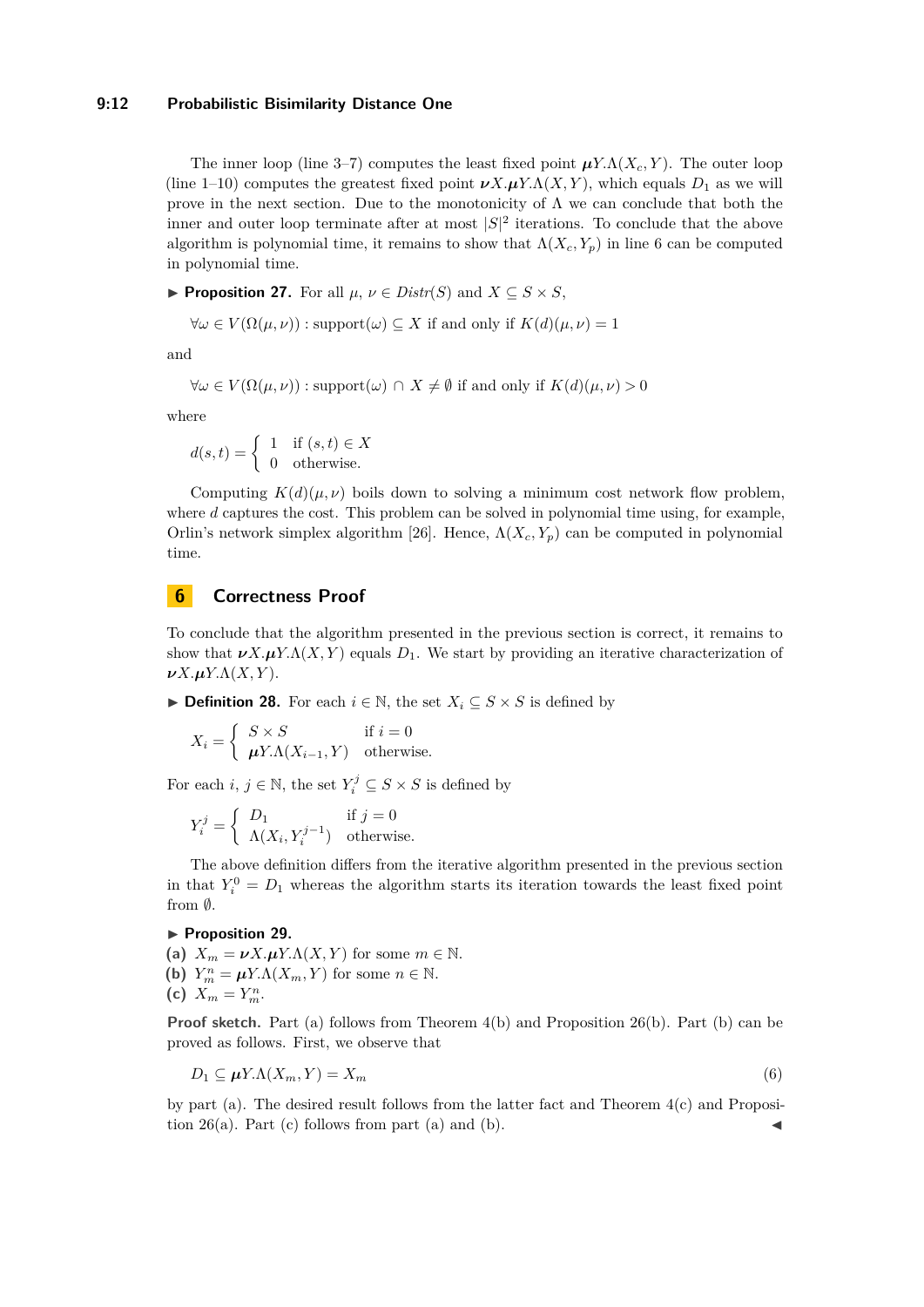#### **Q. Tang and F. van Breugel 19:23 (2018)** 13

From part (a) of the above proposition and [\(6\)](#page-11-0) we can conclude that it suffices to prove  $X_m \subseteq D_1$ .

- **► Definition 30.** For each  $0 \leq i \leq n$ , the set  $Z_i \subseteq S \times S$  is defined by
	- $Z_i = Y_m^{i+1} \setminus Y_m^i$ .



#### <span id="page-12-0"></span>▶ Proposition 31.

- (a) For all  $0 \le i < n, Z_i \subseteq S_?^2$ .
- (b) For all  $0 \leq i < j < n$ ,  $Z_i \cap Z_j = \emptyset$ .
- (c)  $\bigcup_{0 \leq i < n} Z_i = X_m \setminus D_1.$
- **(d)** For all  $0 \le i \le n$ ,  $Y_m^i = D_1 \cup \bigcup_{0 \le j < i} Z_j$ .

According to Proposition [31\(](#page-12-0)b) and (c), the sets  $Z_0, \ldots, Z_{n-1}$  form a partition of  $X_m \backslash D_1$ .

<span id="page-12-3"></span>▶ **Proposition 32.** For all  $0 \leq i < n$  and  $(s, t) \in Z_i$ ,

<span id="page-12-1"></span>
$$
\exists s \to \mu : \forall t \to \nu : \forall \omega \in V(\Omega(\mu, \nu)) : \text{support}(\omega) \subseteq X_m \land \text{support}(\omega) \cap Y_m^i \neq \emptyset \lor \tag{7}
$$

<span id="page-12-2"></span>
$$
\exists t \to \nu : \forall s \to \mu : \forall \omega \in V(\Omega(\nu, \mu)) : \text{support}(\omega) \subseteq X_m \land \text{support}(\omega) \cap Y_m^i \neq \emptyset \tag{8}
$$

Based on the above proposition, we construct a max policy A'.

**• Definition 33.** The function  $A': S^2 \to (S \times Distr(S))$  is defined by

$$
A'(s,t) = \begin{cases} (t,\mu) & \text{if } (s,t) \in Z_i \text{ and } (7) \\ (s,\nu) & \text{if } (s,t) \in Z_i \text{ and } (8) \\ A^*(s,t) & \text{if } (s,t) \in S_i^2 \setminus (X_m \setminus D_1). \end{cases}
$$

Given the max policy  $A'$  and an arbitrary min policy  $I$ , from Proposition [31\(](#page-12-0)d) and [32](#page-12-3) we can conclude that each state pair in  $Z_i$  can reach a state pair in  $D_1$  or  $Z_j$  with  $j < i$ . Consequently, each state pair in  $Z_i$  can reach a state pair in  $D_1$ . Given the max policy  $A'$ and the optimal min policy  $I^*$ , we define the function  $\Psi$  as follows.

**Definition 34.** The function  $\Psi : [0,1]^{S \times S} \to [0,1]^{S \times S}$  is defined by

$$
\Psi(d)(s,t) = \begin{cases} \Gamma_1^{A',I^*}(d)(s,t) & \text{if } (s,t) \in X_m \\ 0 & \text{otherwise} \end{cases}
$$

I **Proposition 35.** The function Ψ is monotone.

Since  $\langle [0, 1]^{S \times S}, \square \rangle$  is a complete lattice and  $\Psi$  is monotone,  $\Psi$  has a greatest fixed point  $\nu\Psi$  and a least fixed point  $\mu\Psi$  by Theorem [3\(](#page-3-0)a) and (c). Next, we will show that  $\Psi$ has a unique fixed point.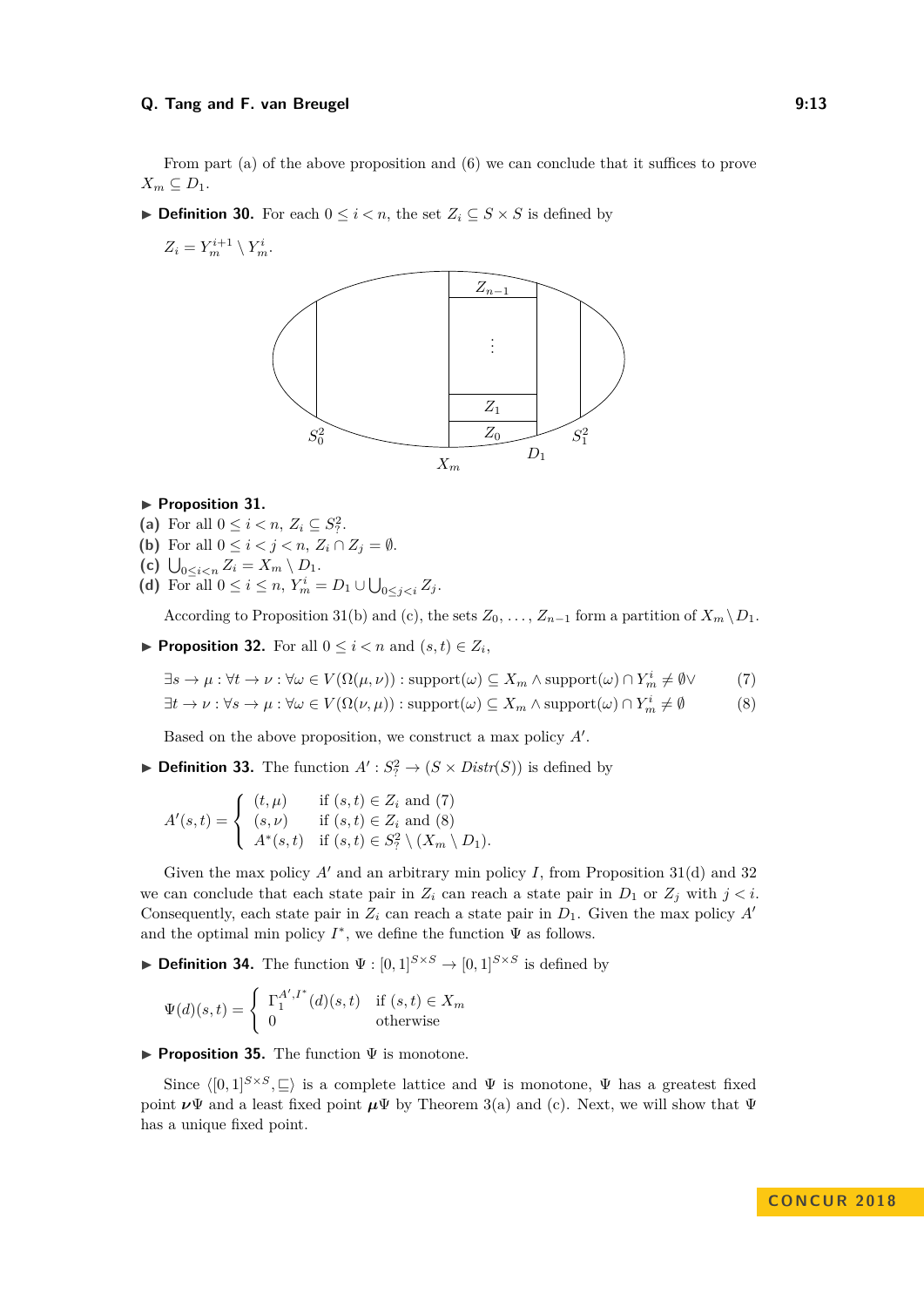<span id="page-13-0"></span>I **Proposition 36.** Ψ has a unique fixed point.

**Proof sketch.** It is sufficient to prove that  $\mu \Psi = \nu \Psi$ . Let

$$
m = \max \{ \nu \Psi(s, t) - \mu \Psi(s, t) \mid (s, t) \in S \times S \}
$$
  

$$
M = \{ (s, t) \in S \times S \mid \nu \Psi(s, t) - \mu \Psi(s, t) = m \}
$$

We can show that  $m = 0$  and, hence, we can conclude that  $\mu \Psi = \nu \Psi$ .

From the fact that  $\Psi$  has a unique fixed point and the alternative characterization of the probabilistic bisimilarity distances presented in the previous section, we can infer the main result of this section.

# **Find Theorem 37.**  $D_1 = \nu X \cdot \mu Y \cdot \Lambda(X, Y)$ .

**Proof sketch.** We can show that the function  $d \in S \times S \rightarrow [0, 1]$  defined by

$$
d(s,t) = \begin{cases} 1 & \text{if } (s,t) \in X_m \\ 0 & \text{otherwise} \end{cases}
$$

is a fixed point of  $\Psi$ . Let  $(s, t) \in X_m$ . Then

$$
\mu \Delta_1(s, t) \ge \mu \Gamma_1^{A', I^*}(s, t) \qquad \text{[Lemma 20]}
$$
  
=  $\mu \Psi(s, t) \qquad [(s, t) \in X_m]$   
=  $d(s, t) \qquad [d \text{ is a fixed point of } \Psi \text{ and Proposition 36}]$   
= 1  $[(s, t) \in X_m]$ 

Hence,  $(s, t) \in D_1$ . Therefore,  $X_m \subseteq D_1$ . According to [\(6\)](#page-11-0),  $D_1 \subseteq X_m$ . Thus,  $X_m = D_1$ . Proposition  $29(a)$  completes the proof.

# **7 Conclusion**

Chen et al. [\[9\]](#page-15-8) have provided an alternative characterization of the probabilistic bisimilarity distances for labelled Markov chains. This characterization forms the basis for the algorithm to compute the probabilistic bisimilarity distances for labelled Markov chains by Bacci et al. [\[1\]](#page-14-1). Their algorithm is similar to Howard's policy iteration algorithm [\[20\]](#page-15-16). In this paper we have presented an alternative characterization of the probabilistic bisimilarity distances for probabilistic automata. In future work, we plan to use this characterization as the foundation for an algorithm to compute the probabilistic bisimilarity distances for probabilistic automata based on the policy iteration algorithm due to Hoffman and Karp [\[19\]](#page-15-17).

As shown by Baier [\[2\]](#page-14-0), probabilistic bisimilarity distance zero for probabilistic automata can be decided in polynomial time. In this paper we have shown that distance one can also be decided in polynomial time. As a consequence, we can determine in polynomial time how many, if any, distances are non-trivial, that is, greater than zero and smaller than one. As we have already shown in [\[32\]](#page-16-6) in the context of labelled Markov chains, being able to decide distance zero and distance one in polynomial time has significant impact on computing probabilistic bisimilarity distances for labelled Markov chains. The algorithm by Bacci et al. [\[1\]](#page-14-1), that does not decide distance one before computing the non-trivial distances using policy iteration, can compute distances for labelled Markov chains up to 150 states. For one such labelled Markov chain, their algorithm takes more than 49 hours. Our algorithm that we present in [\[32\]](#page-16-6) decides distance zero and distance one before using policy iteration to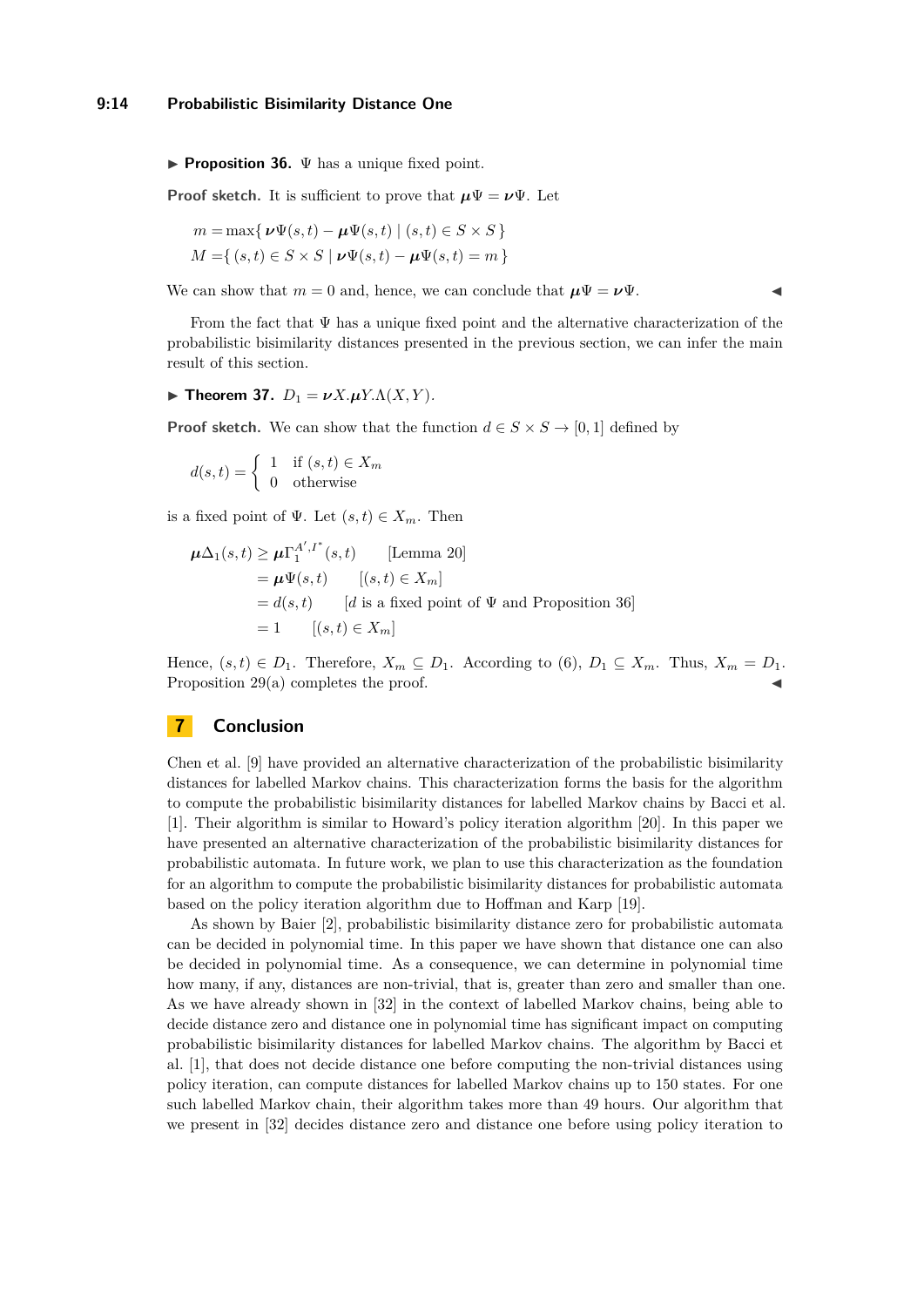#### **Q. Tang and F. van Breugel 19:20 and 19:20 and 19:20 and 19:20 and 19:20 and 19:20 and 19:20 and 19:20 and 19:20 and 19:20 and 19:20 and 19:20 and 19:20 and 19:20 and 19:20 and 19:20 and 19:20 and 19:20 and 19:20 and 19:2**

compute the non-trivial distances. Our algorithm takes 13 milliseconds instead of 49 hours. Furthermore, our algorithm can compute distances for labelled Markov chains with more than 10,000 states in less than 50 minutes.

Consider the following probabilistic automaton.



This probabilistic automaton induces the following game graph.



If *μ* and *ν* are both the uniform distribution on *n* elements, then the vertices of  $\Omega(\mu, \nu)$  can be viewed as permutations (see, for example, [\[29,](#page-16-13) Theorem 8.4]). As a result, from the state pair  $(s, t)$  after one move by the max player and one move by the min player,  $n!$  vertices can be reached. Hence, we may encounter an exponential blow-up when we transform a probabilistic automaton into a game. As a consequence, it is not immediately obvious which results from game theory can be transferred to our setting. We leave this for future research.

To prove Lemma [23,](#page-9-2) which provides the second part of the proof of the alternative characterization of the probabilistic bisimilarity distances, we rely on the discounted functions  $\Delta_c$  and  $\Gamma_c^{A_c^*,I}$  for  $c \in (0,1)$ . In particular, in the proof of Proposition [22](#page-8-1) we use the fact that  $\Gamma_c^{A_c^*,I}$  has a unique fixed point. If we were able to prove that  $\Gamma_1^{A^*,I}$  has a unique fixed point, then we would be able to give a proof of Lemma [23](#page-9-2) that does not rely on discounted functions. We also leave that for future research.

#### **References**

- <span id="page-14-1"></span>**1** Giorgio Bacci, Giovanni Bacci, Kim Larsen, and Radu Mardare. On-the-fly exact computation of bisimilarity distances. In Nir Piterman and Scott Smolka, editors, *Proceedings of the 19th International Conference on Tools and Algorithms for the Construction and Analysis of Systems*, volume 7795 of *Lecture Notes in Computer Science*, pages 1–15, Rome, Italy, 2013. Springer-Verlag.
- <span id="page-14-0"></span>**2** Christel Baier. Polynomial time algorithms for testing probabilistic bisimulation and simulation. In Rajeev Alur and Thomas Henzinger, editors, *Proceedings of the 8th International Conference on Computer Aided Verification*, volume 1102 of *Lecture Notes in Computer Science*, pages 50–61, New Brunswick, NJ, USA, 1996. Springer-Verlag.
- <span id="page-14-2"></span>**3** Jaco de Bakker and Erik de Vink. *Control flow semantics*. MIT Press, Cambridge, MA, USA, 1996.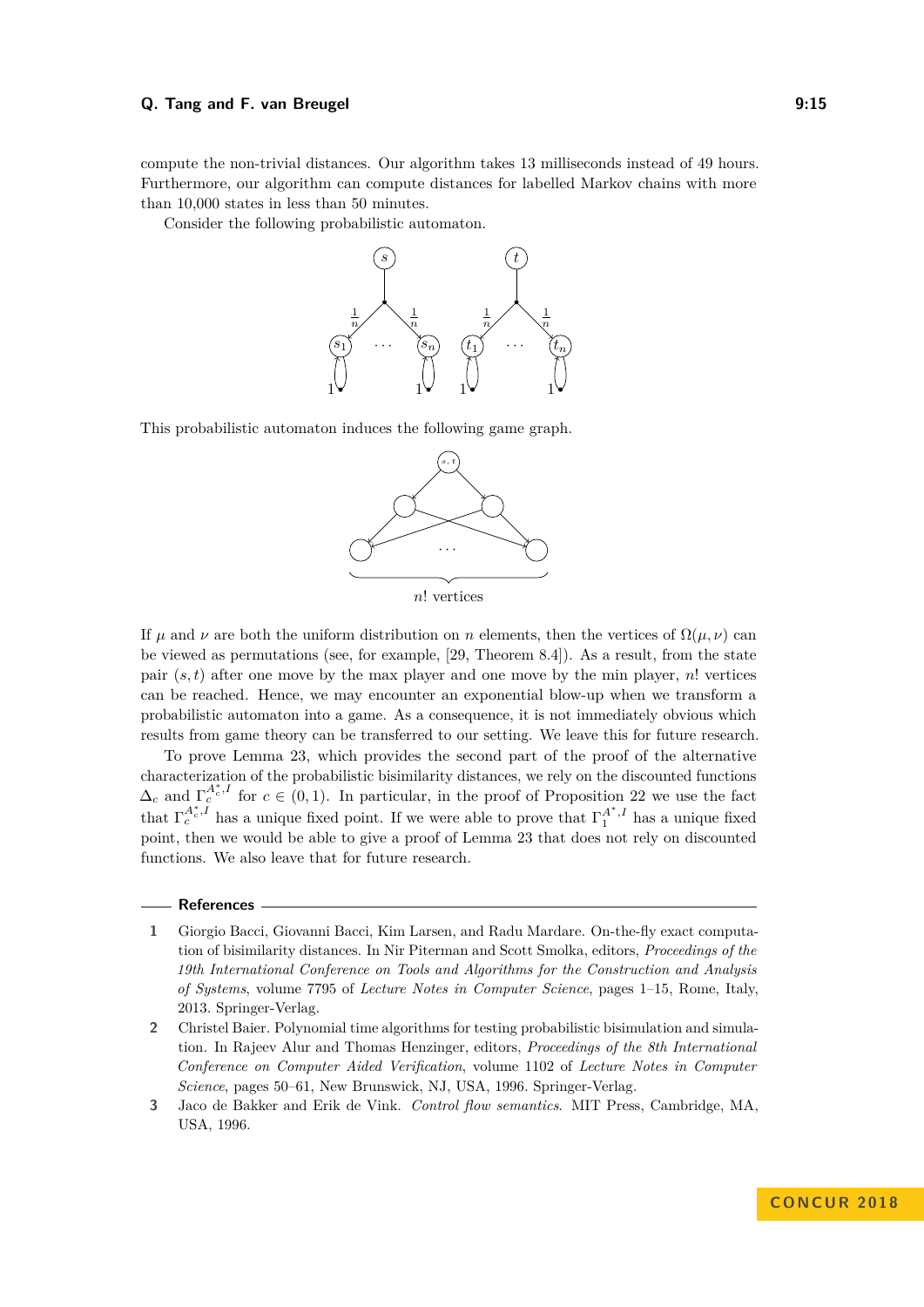# **9:16 Probabilistic Bisimilarity Distance One**

- <span id="page-15-3"></span>**4** Jaco de Bakker and Jeffery Zucker. Denotational semantics of concurrency. In *Proceedings of the 14th Annual ACM Symposium on Theory of Computing*, pages 153–158, San Francisco, 1982. ACM.
- <span id="page-15-12"></span>**5** Stefan Banach. Sur les opérations dans les ensembles abstraits et leurs applications aux equations intégrales. *Fundamenta Mathematicae*, 3:133–181, 1922.
- <span id="page-15-14"></span>**6** Franck van Breugel. Probabilistic bisimilarity distances. *SIGLOG News*, 4(4):33–51, 2017.
- <span id="page-15-4"></span>**7** Franck van Breugel and James Worrell. Towards quantitative verification of probabilistic systems. In Fernando Orejas, Paul Spirakis, and Jan van Leeuwen, editors, *Proceedings of 28th International Colloquium on Automata, Languages and Programming*, volume 2076 of *Lecture Notes in Computer Science*, pages 421–432, Crete, 2001. Springer-Verlag.
- <span id="page-15-7"></span>**8** Franck van Breugel and James Worrell. The complexity of computing a bisimilarity pseudometric on probabilistic automata. In Franck van Breugel, Elham Kashefi, Catuscia Palamidessi, and Jan Rutten, editors, *Horizons of the Mind – A Tribute to Prakash Panangaden*, volume 8464 of *Lecture Notes in Computer Science*, pages 191–213. Springer-Verlag, 2014.
- <span id="page-15-8"></span>**9** Di Chen, Franck van Breugel, and James Worrell. On the complexity of computing probabilistic bisimilarity. In Lars Birkedal, editor, *Proceedings of the 15th International Conference on Foundations of Software Science and Computational Structures*, volume 7213 of *Lecture Notes in Computer Science*, pages 437–451, Tallinn, Estonia, 2012. Springer-Verlag.
- <span id="page-15-11"></span>**10** Edmund Clarke, Orna Grumberg, and Doron Peled. *Model checking*. MIT Press, Cambridge, MA, USA, 1999.
- <span id="page-15-9"></span>**11** Brian Davey and Hilary Priestley. *Introduction to lattices and order*. Cambridge University Press, Cambridge, United Kingdom, 2002.
- <span id="page-15-1"></span>**12** Yuxin Deng, Tom Chothia, Catuscia Palamidessi, and Jun Pang. Metrics for action-labelled quantitative transition systems. In Antonio Cerone and Herbert Wiklicky, editors, *Proceedings of the 3rd Workshop on Quantitative Aspects of Programming Languages*, volume 153(2) of *Electronic Notes in Theoretical Computer Science*, pages 79–96, Edinburgh, Scotland, 2005. Elsevier.
- <span id="page-15-10"></span>**13** Josée Desharnais, Vineet Gupta, Radha Jagadeesan, and Prakash Panangaden. The metric analogue of weak bisimulation for probabilistic processes. In *Proceedings of the 17th Annual IEEE Symposium on Logic in Computer Science*, pages 413–422, Copenhagen, Denmark, 2002. IEEE.
- <span id="page-15-15"></span>**14** Jerzy Filar and Koos Vrieze. *Competitive Markov decision processes*. Springer-Verlag, New York, NY, USA, 1997.
- <span id="page-15-5"></span>**15** Hongfei Fu. Computing game metrics on Markov decision processes. In Artur Czumaj, Kurt Mehlhorn, Andrew Pitts, and Roger Wattenhofer, editors, *Proceedings of the 39th International Colloquium on Automata, Languages, and Programming*, volume 7392 of *Lecture Notes in Computer Science*, pages 227–238, Warwick, UK, 2012. Springer-Verlag.
- <span id="page-15-6"></span>**16** Hongfei Fu. Personal communication, 2013.
- <span id="page-15-0"></span>**17** Alessandro Giacalone, Chi-Chang Jou, and Scott Smolka. Algebraic reasoning for probabilistic concurrent systems. In *Proceedings of the IFIP WG 2.2/2.3 Working Conference on Programming Concepts and Methods*, pages 443–458, Sea of Gallilee, Israel, 1990. North-Holland.
- <span id="page-15-2"></span>**18** Felix Hausdorff. *Grundzüge der Mengenlehre*. Von Veit & Comp., Leipzig, 1914.
- <span id="page-15-17"></span>**19** Alan Hoffman and Richard Karp. On nonterminating stochastic games. *Management Science*, 12(5):359–370, 1966.
- <span id="page-15-16"></span>**20** Ronald Howard. *Dynamic Programming and Markov Processes*. The MIT Press, Cambridge, MA, USA, 1960.
- <span id="page-15-13"></span>**21** Bengt Jonsson and Kim Larsen. Specification and refinement of probabilistic processes. In *Proceedings of the 6th Annual Symposium on Logic in Computer Science*, pages 266–277, Amsterdam, The Netherlands, 1991. IEEE.